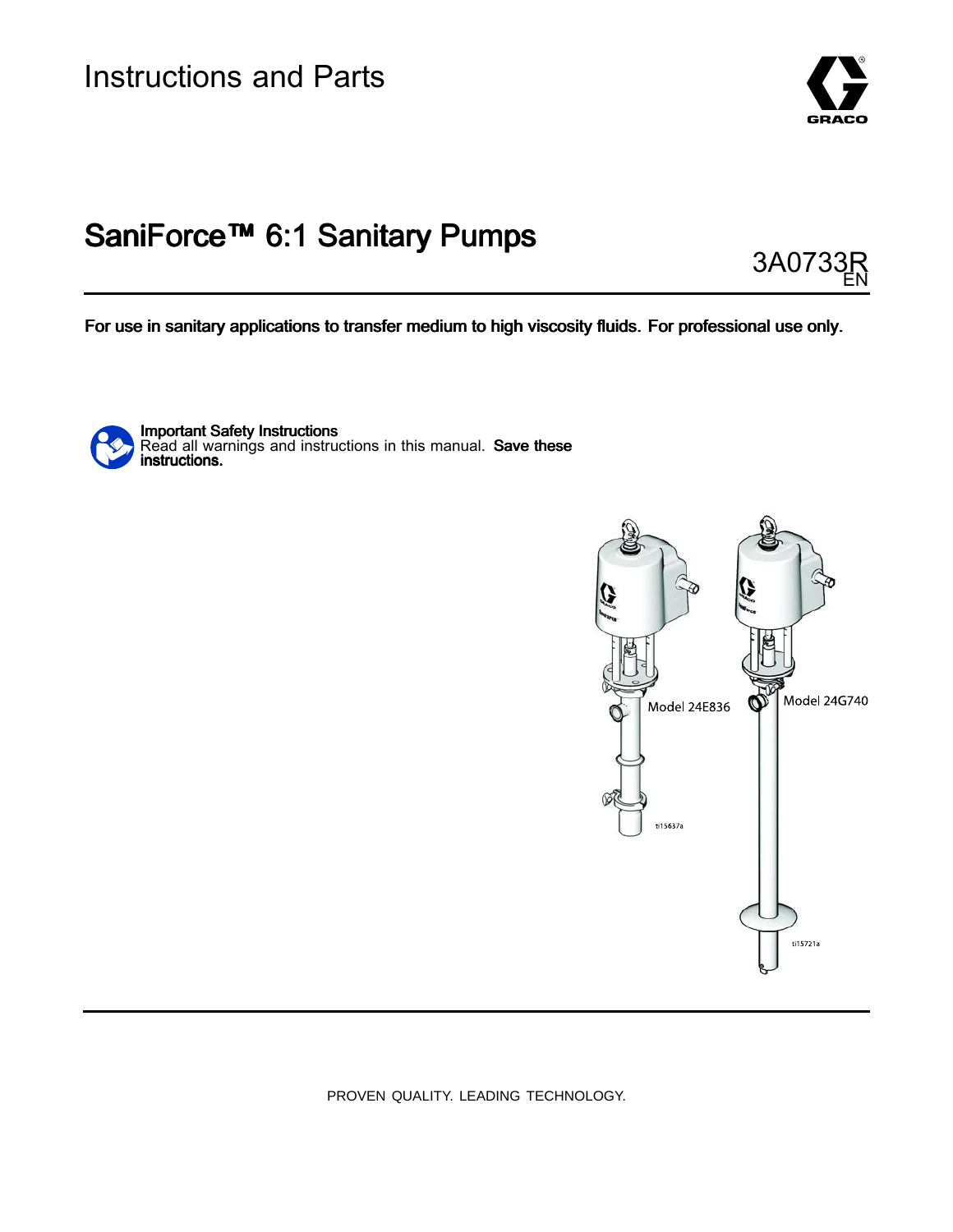# Contents

|                                                           | 3                     |
|-----------------------------------------------------------|-----------------------|
|                                                           | $\overline{4}$        |
|                                                           | $\overline{4}$        |
|                                                           | 6<br>6<br>6<br>6      |
| Pressure Relief Procedure<br>Adjusting the Pump Speed and | 8<br>8<br>8<br>8<br>8 |
| Tighten Threaded Connections                              | 9<br>9<br>9<br>9      |
|                                                           |                       |
|                                                           |                       |

| Reassemble After Cleaning  14                                           |  |
|-------------------------------------------------------------------------|--|
|                                                                         |  |
|                                                                         |  |
| Priming Piston Displacement Pump Models                                 |  |
| Double ball Displacement Pump Models<br>24G748, 24G749, 24G753, 24G750, |  |
| Double-Ball Displacement Pump Models                                    |  |
|                                                                         |  |
|                                                                         |  |
|                                                                         |  |
|                                                                         |  |
|                                                                         |  |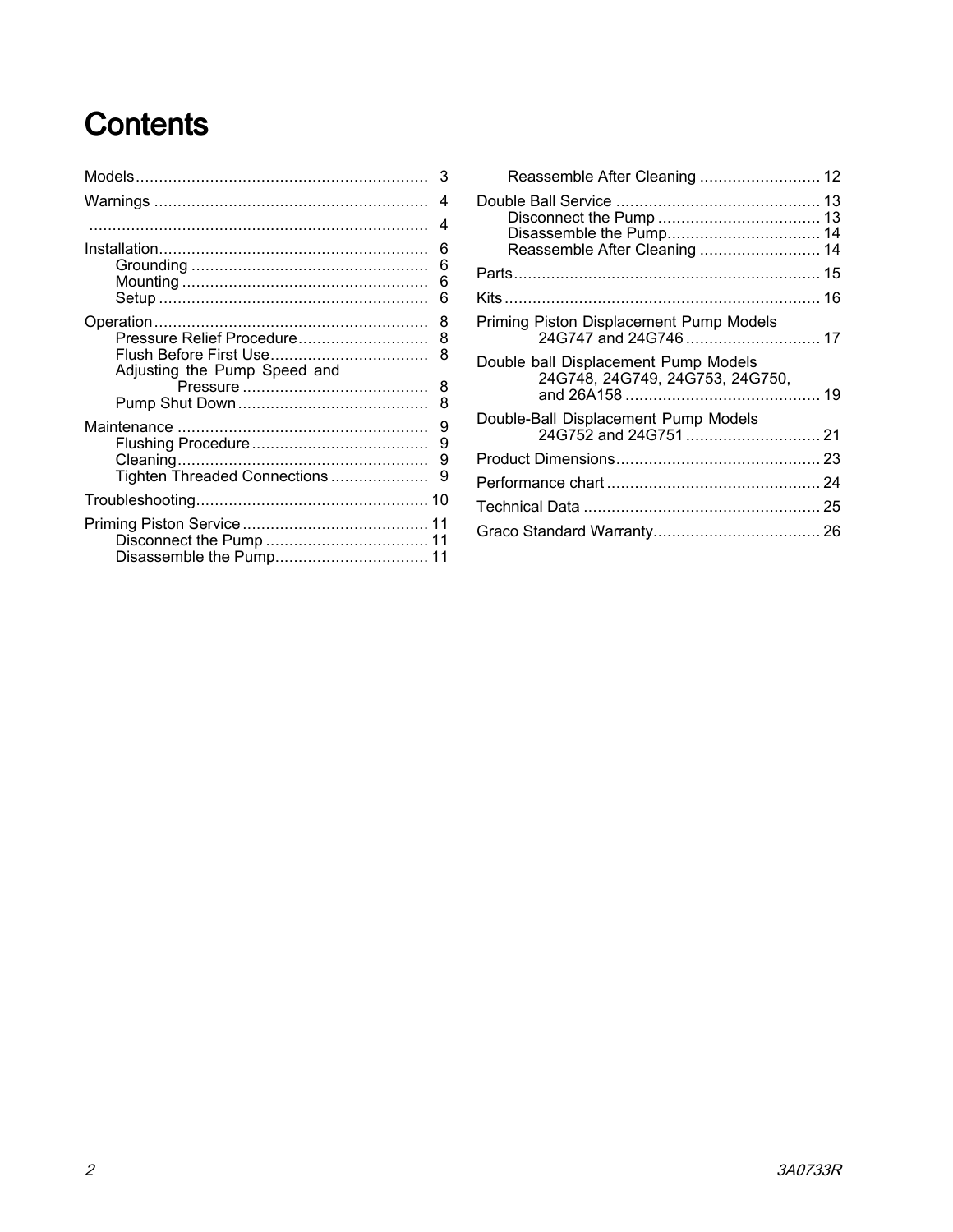# <span id="page-2-0"></span>Models

| Pump<br><b>Model</b> | <b>Pump Lower</b><br>Replacement | <b>Pump Type</b>  | <b>Pump Length Description</b> | <b>Packings</b>                                |
|----------------------|----------------------------------|-------------------|--------------------------------|------------------------------------------------|
| 24E836               | 24G746                           | Priming<br>Piston | Stubby                         | Buna-N, Nitrile, Nylon, and<br>Polychloroprene |
| 24E837               | 24G751                           | Double Ball       | Stubby                         | <b>PTFE</b>                                    |
| 24E838               | 24G752                           | Double Ball       | Stubby                         | Buna-N, Polychloroprene, and<br><b>UHMWPE</b>  |
| 24E839               | 24G753                           | Double Ball       | Drum Length                    | <b>PTFE</b>                                    |
| 24E840               | 24G749                           | Double Ball       | Drum Length                    | Buna-N, Nitrile, Nylon, and<br>Polychloroprene |
| 24F942               | 24G750                           | Double Ball       | <b>Bin Length</b>              | Buna-N, Nitrile, Nylon, and<br>Polychloroprene |
| 24G739               | 24G747                           | Priming<br>Piston | Stubby, with Flange            | Buna-N, Nitrile, Nylon, and<br>Polychloroprene |
| 24G740               | 24G748                           | Double Ball       | Drum Length, with Flange       | Buna-N, Nitrile, Nylon, and<br>Polychloroprene |
| 25A936               | 26A158                           | Double Ball       | <b>Bin Length</b>              | <b>PTFE</b>                                    |
|                      | All models are compliant with:   |                   |                                |                                                |

Maximum Air Inlet Pressure: 100 psi (0.7 MPa, 6.9 bar) Maximum Fluid Working Pressure: 650 psi (4.5 MPa, 44.8 bar)

EC 1935/2004 compliant pumps may be subject to individual national provisions in addition to those specified<br>in the EC requistion, It is the users responsibility to know and follow local laws in the EC regulation. It is the users responsibility to know and follow local laws.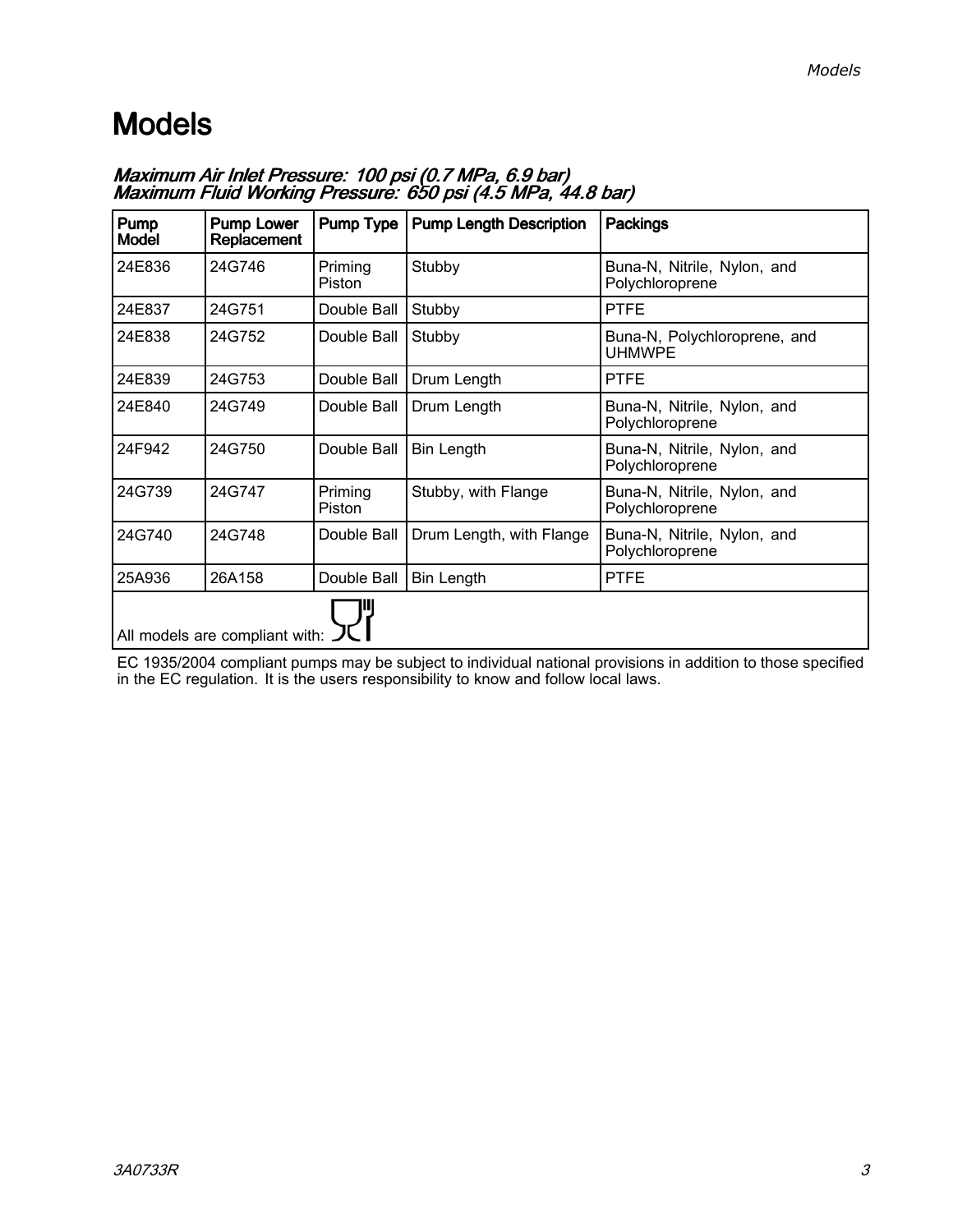# <span id="page-3-0"></span>Warnings

The following warnings are for the setup, use, grounding, maintenance and repair of this equipment. The<br>exclamation point symbol alerts you to a general warning and the bazard symbol refers to procedure spec exclamation point symbol alerts you to a general warning and the hazard symbol refers to procedure-specific<br>risks. When these symbols annear in the body of this manual refer back to these Warnings. Product specific risks. When these symbols appear in the body of this manual refer back to these Warnings. Product-specific<br>hazard symbols and warnings not covered in this section may appear throughout the body of this manual. hazard symbols and warnings not covered in this section may appear throughout the body of this manual<br>where applicable where applicable.

|             | <b>WARNING</b>                                                                                                                                                                                                                                                                                                                                                                                                                                                               |
|-------------|------------------------------------------------------------------------------------------------------------------------------------------------------------------------------------------------------------------------------------------------------------------------------------------------------------------------------------------------------------------------------------------------------------------------------------------------------------------------------|
|             | <b>SKIN INJECTION HAZARD</b>                                                                                                                                                                                                                                                                                                                                                                                                                                                 |
|             | High-pressure fluid from dispensing device, hose leaks, or ruptured components will pierce<br>skin. This many look like just a cut, but it is a serious injury that can result in amputation.<br>Get immediate surgical treatment.                                                                                                                                                                                                                                           |
| MPa/bar/PSI | • Do not point dispensing device at anyone or at any part of the body.<br>• Do not put your hand over the fluid outlet.<br>Do not stop or deflect leaks with you hand, body, glove, or rag.<br>• Follow the Pressure Relief Procedure when you stop dispensing and before cleaning,<br>checking, or servicing equipment.<br>• Tighten all fluid connections before operating the equipment.<br>• Check hoses and couplings daily. Replace work or damaged parts immediately. |
| MPa/bar/PSI | <b>MOVING PARTS HAZARD</b><br>Moving parts can pinch, cut or amputate fingers and other body parts.<br>• Keep clear of moving parts.<br>• Do not operate equipment with protective guards or covers removed.<br>• Pressurized equipment can start without warning. Before checking, moving, or servicing<br>equipment, follow the Pressure Relief Procedure and disconnect all power sources.                                                                                |
|             | FIRE AND EXPLOSION HAZARD                                                                                                                                                                                                                                                                                                                                                                                                                                                    |
|             | Flammable fumes, such as solvent and paint fumes, in work area can ignite or explode. To help<br>prevent fire and explosion:                                                                                                                                                                                                                                                                                                                                                 |
|             | • Use equipment only in well ventilated area.<br>• Eliminate all ignition sources; such as pilot lights, cigarettes, portable electric lamps, and<br>plastic drop cloths (potential static arc).<br>• Keep work area free of debris, including solvent, rags and gasoline.<br>• Do not plug or unplug power cords, or turn light switches on or off when flammable fumes<br>are present.                                                                                     |
|             | Ground all equipment in the work area. See Grounding instructions.<br>$\bullet$<br>• Use Only grounded hoses.<br>• Hold gun firmly to side of grounded pail when triggering into pail.<br>• If there is static sparking or you feel a shock, stop operation immediately. Do not use                                                                                                                                                                                          |
|             | equipment until you identify and correct the problem.<br>• Keep a working fire extinguisher in the work area.                                                                                                                                                                                                                                                                                                                                                                |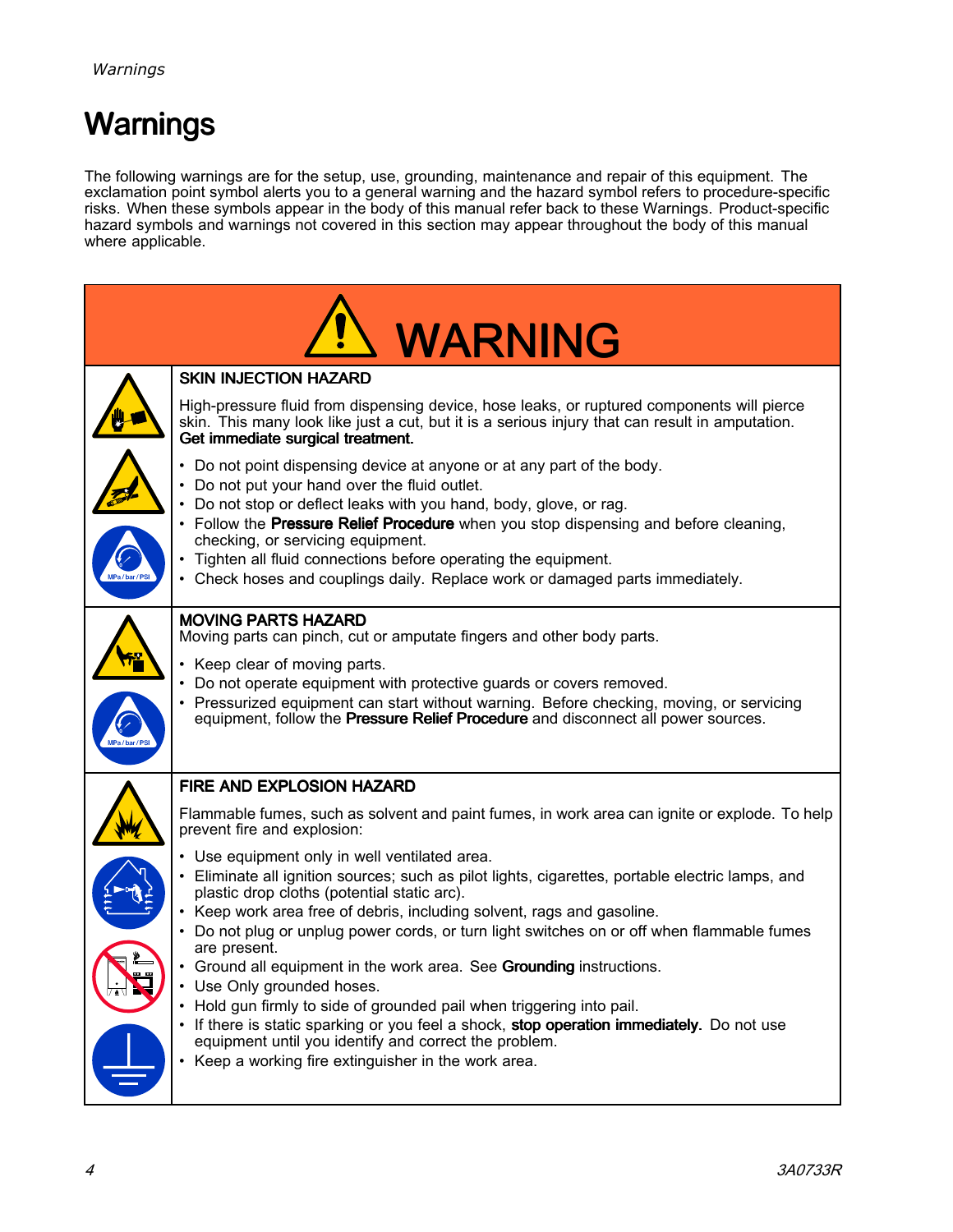| <b>WARNING</b>                                                                                                                                                                                                                                                                                                                                                                                                                                                                                                                                                                                                                                                                                                                                                                                                                                                                                                                                                                                                                                                                                                                                                                                                                                                         |
|------------------------------------------------------------------------------------------------------------------------------------------------------------------------------------------------------------------------------------------------------------------------------------------------------------------------------------------------------------------------------------------------------------------------------------------------------------------------------------------------------------------------------------------------------------------------------------------------------------------------------------------------------------------------------------------------------------------------------------------------------------------------------------------------------------------------------------------------------------------------------------------------------------------------------------------------------------------------------------------------------------------------------------------------------------------------------------------------------------------------------------------------------------------------------------------------------------------------------------------------------------------------|
| <b>EQUIPMENT MISUSE HAZARD</b><br>Misuse can cause death or serious injury.                                                                                                                                                                                                                                                                                                                                                                                                                                                                                                                                                                                                                                                                                                                                                                                                                                                                                                                                                                                                                                                                                                                                                                                            |
| • Do not operate the unit when fatigued or under the influence of drugs or alcohol.<br>• Do not exceed the maximum working pressure or temperature rating of the lowest rated<br>system component. See Technical Data in all equipment manuals.<br>• Use fluids and solvents that are compatible with equipment wetted parts. See Technical Data<br>in all equipment manuals. Read fluid and solvent manufacturer's warnings. For complete<br>information about your material, request MSDS from distributor or retailer.<br>• Do not leave the work area while equipment is energized or under pressure. Turn off all<br>equipment and follow the <b>Pressure Relief Procedure</b> when equipment is not in use.<br>• Check equipment daily. Repair or replace worn or damaged parts immediately with genuine<br>manufacturer's replacement parts only.<br>• Do not alter or modify equipment.<br>• Use equipment only for its intended purpose. Call your distributor for information.<br>• Route hoses and cables away from traffic areas, sharp edges, moving parts, and hot surfaces.<br>• Do not kink or over bend hoses or use hoses to pull equipment.<br>• Keep children and animals away from work area.<br>• Comply with all applicable safety regulations. |
| <b>SPLATTER HAZARD</b><br>Hot or toxic fluid can cause serious injury if splashed in the eyes or on skin. During blow off of<br>platen, splatter may occur.                                                                                                                                                                                                                                                                                                                                                                                                                                                                                                                                                                                                                                                                                                                                                                                                                                                                                                                                                                                                                                                                                                            |
| • Use minimum air pressure when removing platen from drum.                                                                                                                                                                                                                                                                                                                                                                                                                                                                                                                                                                                                                                                                                                                                                                                                                                                                                                                                                                                                                                                                                                                                                                                                             |
| <b>TOXIC FLUID OR FUMES</b><br>Toxic fluids or fumes can cause serious injury or death if splashed in the eyes or on skin,<br>inhaled, or swallowed.                                                                                                                                                                                                                                                                                                                                                                                                                                                                                                                                                                                                                                                                                                                                                                                                                                                                                                                                                                                                                                                                                                                   |
| • Read MSDSs to know the specific hazards of the fluids you are using.<br>• Store hazardous fluid in approved containers, and dispose of it according to applicable<br>guidelines.                                                                                                                                                                                                                                                                                                                                                                                                                                                                                                                                                                                                                                                                                                                                                                                                                                                                                                                                                                                                                                                                                     |
| PERSONAL PROTECTIVE EQUIPMENT<br>You must wear appropriate protective equipment when operating, servicing, or when in the<br>operating area of the equipment to help protect you from serious injury, including eye injury,<br>hearing loss, inhalation of toxic fumes, and burns. This equipment includes but is not limited to:                                                                                                                                                                                                                                                                                                                                                                                                                                                                                                                                                                                                                                                                                                                                                                                                                                                                                                                                      |
| • Protective eyewear, and hearing protection.<br>• Respirators, protective clothing, and gloves as recommended by the fluid and solvent<br>manufacturer.                                                                                                                                                                                                                                                                                                                                                                                                                                                                                                                                                                                                                                                                                                                                                                                                                                                                                                                                                                                                                                                                                                               |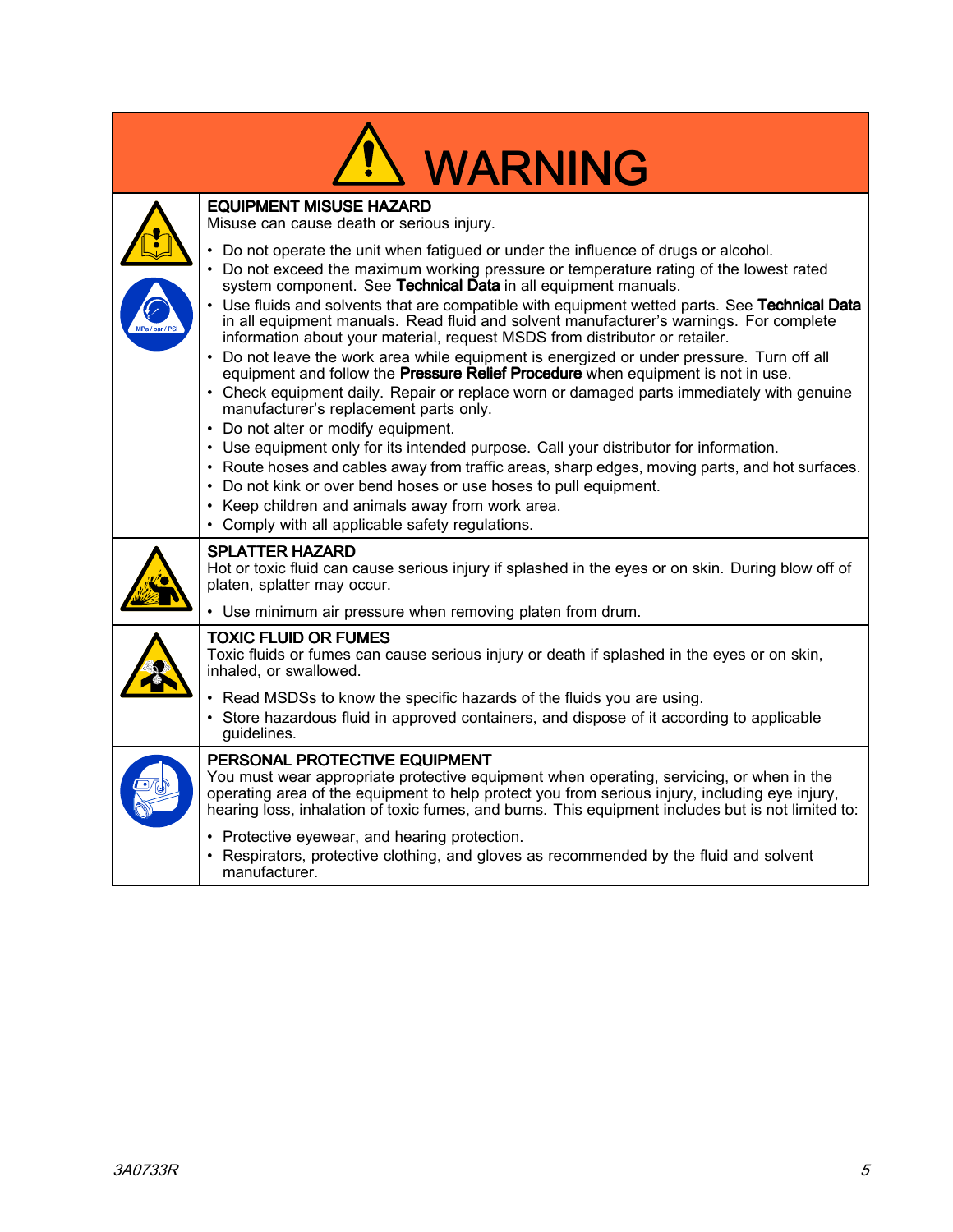# <span id="page-5-0"></span>**Installation**

## Grounding



The equipment must be grounded. Grounding reduces the risk of static and electric shock by providing an escape wire for the electrical current due to static build up or in the event of <sup>a</sup> short circuit.

Pump: Connect <sup>a</sup> ground wire (Graco PN 238909) to the ground screw on the bottom cover of the air motor, under the shield. Connect the other end of the ground wire to <sup>a</sup> true earth ground.

Air and fluid hoses: use only electrically conductive hoses with <sup>a</sup> maximum of <sup>500</sup> ft. (150 m) combined hose length to ensure grounding continuity. Check electrical resistance of hoses. If total resistance to ground exceeds <sup>25</sup> megohms, replace hose immediately.

Air compressors: follow manufacturer's recommendations.

Dispense valve: ground through connection to a properly grounded fluid hose and pump.

Material supply container: follow local code.

Container(s) that receive material: follow local code.

Solvent pails used when flushing: follow local code. Use only conductive metal pails, placed on <sup>a</sup> grounded surface. Do not place the pail on <sup>a</sup> nonconductive surface, such as paper or cardboard, which interrupts grounding continuity.

To maintain grounding continuity when flushing or relieving pressure: hold metal part of the dispense valve firmly to the side of <sup>a</sup> grounded metal pail, then trigger the valve.

# **Mounting**

Mount the pump on <sup>a</sup> surface than can support the weight of the pump and accessories, as well as the stress caused during operation. Do not use air or fluid lines to support the pump.



To avoid serious injury, check the torque on the lift ring (19) and nut (18) before using the lift ring to lift the pump. Torque to 30–36 ft-lb (41–49 N•m).

### Setup



To avoid contaminating the fluid, pipe the exhaust air to vent outside of the fluid product area, away from people, animals, or food handling areas.

#### **Note**

Reference numbers and letters in parentheses in the text refer to the callouts in the figures and the parts drawings.

Accessories are available from Graco. Make certain all accessories are sized and pressure rated to meet your system requirements.

[Fig](#page-6-0) <sup>1</sup> is only <sup>a</sup> guide for selecting and installing system components and accessories. Contact your Graco distributor for assistance in designing <sup>a</sup> system to suit your particular needs.

Install <sup>a</sup> bleed-type master air valve (G) close to the pump air inlet (D), to relieve air trapped between it and the air motor.

Install an air filter/regulator (F) in the pump air line, *upstream from the bleed valve*, to control air inlet pressure and to remove harmful dirt and contaminants from your compressed air supply.

Install <sup>a</sup> pump runaway valve (S) in the pump air line to shut off air to the air motor automatically if the pump starts to run too fast.

Install another bleed-type master air valve (G) upstream from all air line accessories and use it to isolate the accessories during cleaning and repair.

On the air drop to the dispense valve (K), install an air regulator (M) to control air pressure to the valve. Install <sup>a</sup> bleed valve (G) to use as <sup>a</sup> shutoff when servicing the dispense valve.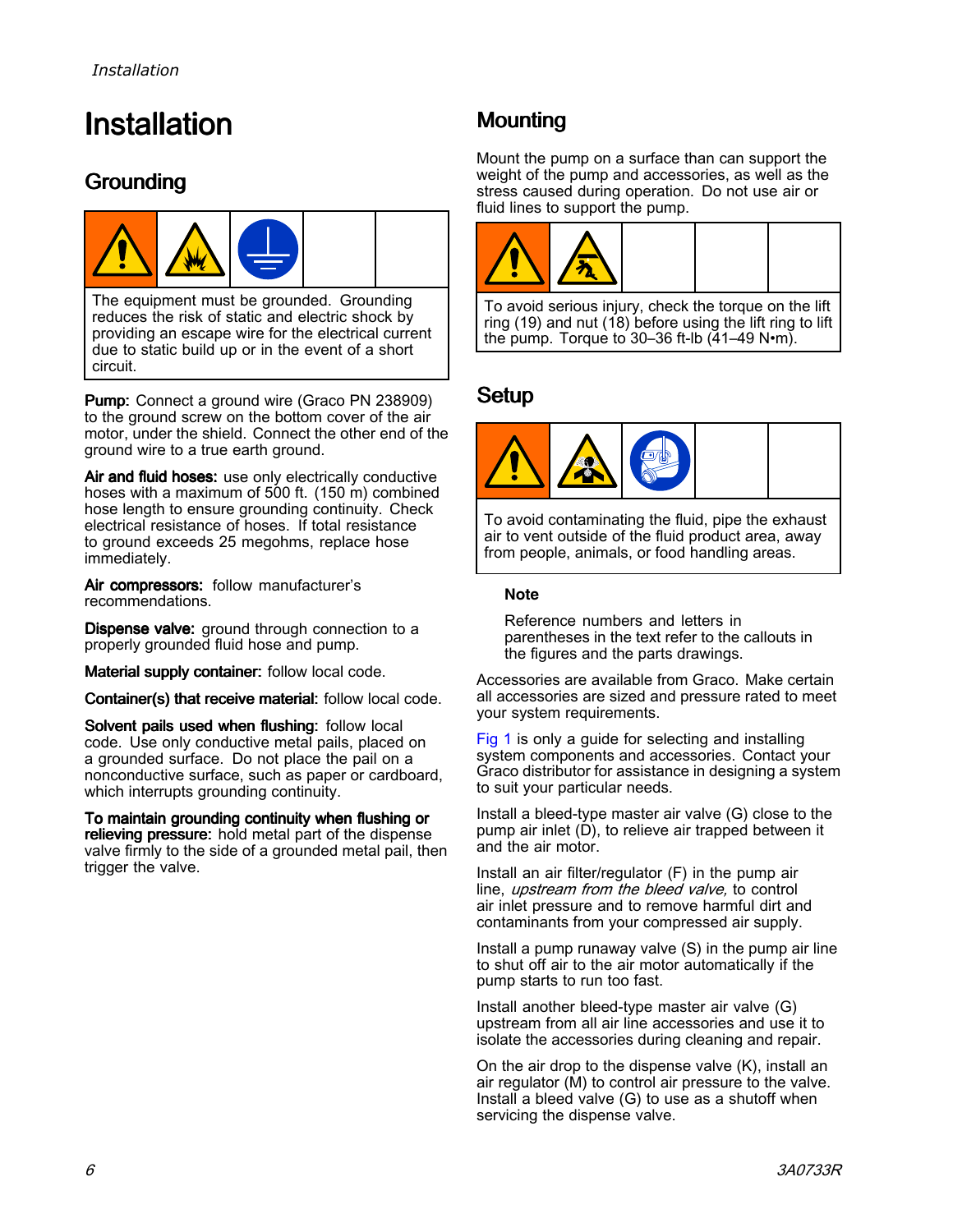<span id="page-6-0"></span>Connect air solenoid valves (H) to <sup>a</sup> timer control (L), and set so the dispense valve (K) will dispense at proper intervals.



Figure <sup>1</sup> Typical Installation

#### Key

- 
- A Bung-Mounted Sanitary Pump<br>
B Air Exhaust Muffler (may alternately be mounted G Bleed-Type Master Air \ Air Exhaust Muffler (may alternately be mounted remotely, using exhaust hose)
- C 3/4 npt Exhaust Air Outlet (C 3/4 npt Exhaust Air Outlet (C 3/4 npt Exhaust Air Outlet (C 3/4 npt Air Cultum Air Solenoid Valve
- 
- D 1/2 npt Air Inlet J Air Line Drain Pipe and Valve<br>E 1-1/2 in. Tube Size Flanged Fluid Outlet K Dispensing Valve 1-1/2 in. Tube Size Flanged Fluid Outlet K<br>L

#### Pump Components (Included) (Included) (Included System Components/Accessories (sold separately)

- 
- Bleed-Type Master Air Valve (required)
- 
- 
- 
- L Timer Control<br>M Air Regulator
- M Air Regulator<br>N Dispensing Va
- N Dispensing Valve Air Exhaust Hose<br>P Sensing Device
- P Sensing Device<br>R Pump Ground V
- R Pump Ground Wire (required)<br>S Pump Runaway Valve
- Pump Runaway Valve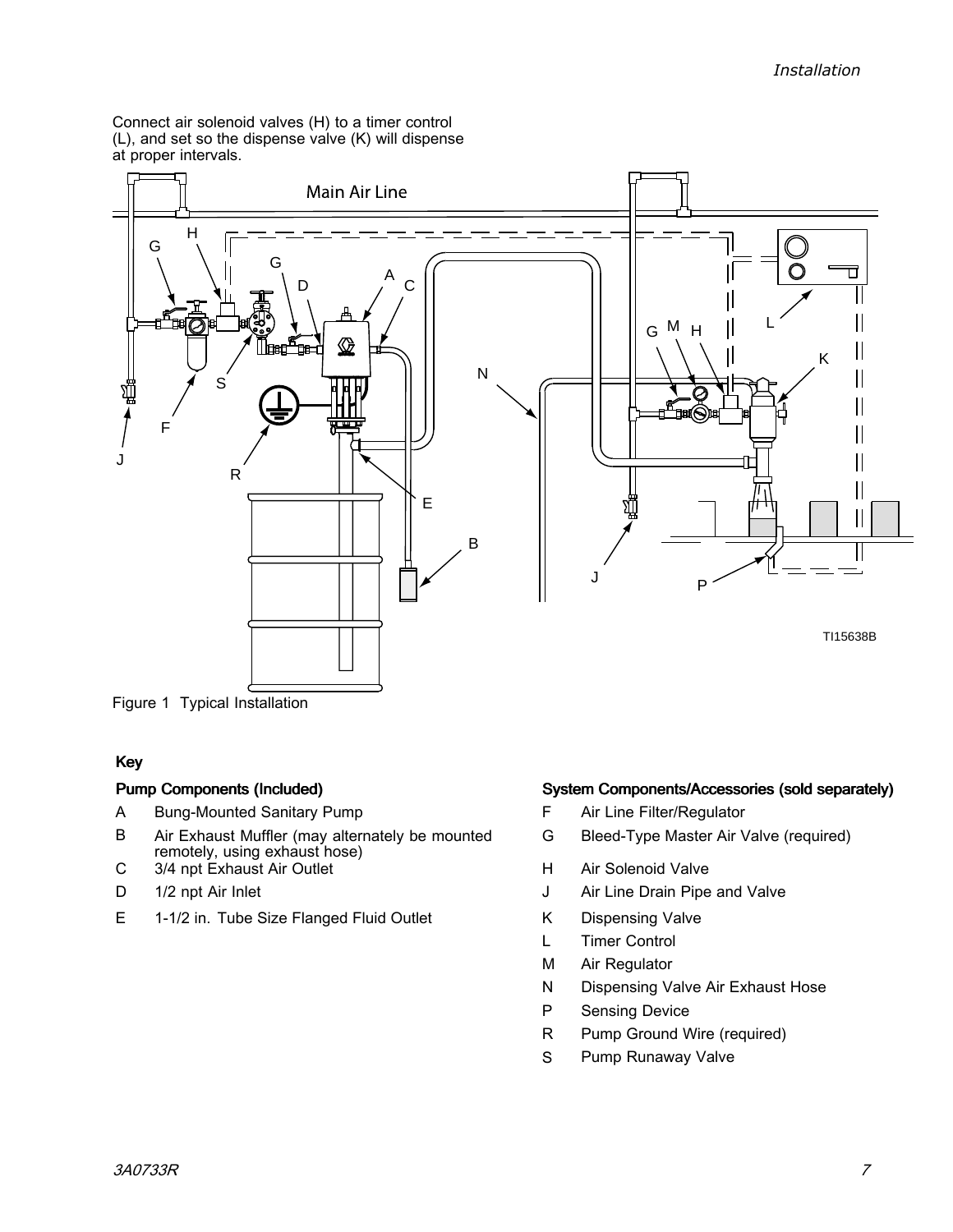# <span id="page-7-0"></span>Operation

### **NOTICE**

Do not expose the air motor to temperatures higher than 120°F (49°C) or the immersed fluid pump to temperatures higher than 250°F (121°C). Excessive temperatures may damage the pump packings and seals

## Pressure Relief Procedure



Trapped air can cause the pump to cycle unexpectedly, which could result in serious injury from injection, splashing or moving parts. Relieve pressure when you stop pumping and before cleaning, checking, or servicing equipment.

- 1. Shut off the air supply to the pump.
- 2. Close the bleed-type master air valve (required in system).
- 3. Open the fluid ball valve and/or dispensing valve to relieve fluid pressure.

## Flush Before First Use

The sanitary pump was assembled using sanitary lubricant on moving parts and was tested in water. Flush the pump thoroughly with an appropriate cleaning solution or disassemble and sanitize the parts before using the pump. See

Flushing [Procedure,](#page-8-0) page [9](#page-8-0) . Check national, state, and local codes for specific limitations.

#### Adjusting the Pump Speed and Pressure

Set pressure regulator to <sup>0</sup> psi. Open the bleed-type master air valve. Adjust the pump air regulator until the pump is running smoothly.

Allow the pump to cycle slowly until all air is pushed out of the lines (the fluid will flow in <sup>a</sup> steady stream from the fluid outlet) and the pump is primed.

With the air supply turned on, the pump will start when the dispensing valve is opened and stall against pressure when the valve is closed. In <sup>a</sup> circulating system, the pump operates until the air supply is turned off.

### NOTICE

Never allow the pump to run dry of fluid. <sup>A</sup> dry pump will accelerate to <sup>a</sup> high speed, possibly damaging itself.

If the pump accelerates quickly, or is running too fast, stop the pump immediately and check the fluid supply. If the supply is empty and air has been pumped into the lines, refill the container and prime the pump and lines with fluid. Be sure to eliminate all air from the system.

## Pump Shut Down

Follow the Pressure Relief Procedure, page <sup>8</sup> . Always stop the pump at the bottom of its stroke to prevent fluid from drying on the displacement rod. (The air motor will exhaust at the bottom or top of the stroke.)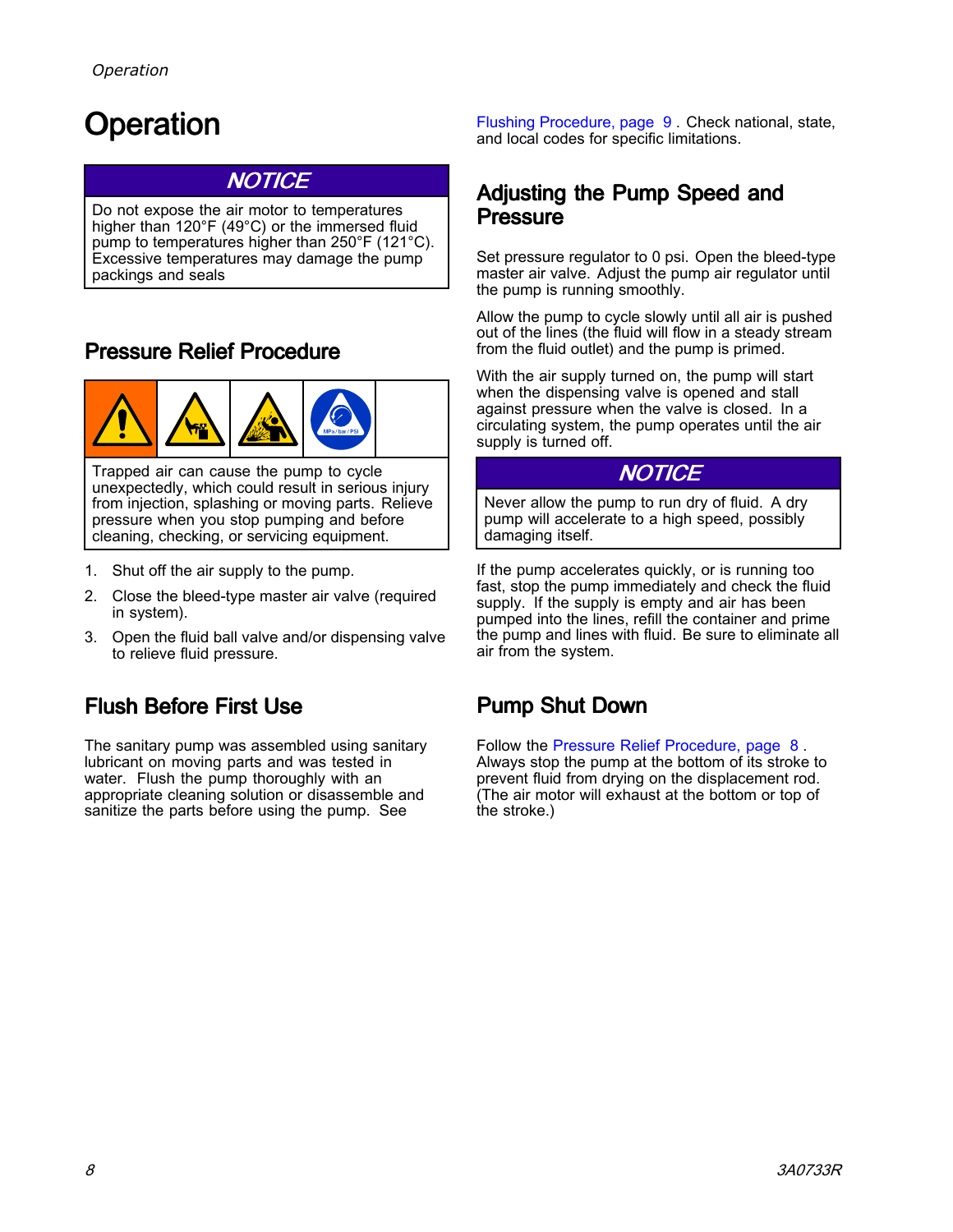# <span id="page-8-0"></span>**Maintenance**

### Flushing Procedure



#### Note:

- Flush before fluid can dry in the equipment, at the end of the day, before storing, and before repairing equipment.
- Flush at the lowest pressure possible. Check connectors for leaks and tighten as necessary.
- Flush with an appropriate cleaning solution.
- 1. Remove the pump from the fluid container. Operate it to pump out as much fluid as possible.
- 2. Follow the Pressure Relief [Procedure,](#page-7-0) page [8](#page-7-0) .
- 3. Place siphon tube in grounded metal pail containing an appropriate cleaning solution.
- 4. Set pump air regulator to lowest possible fluid pressure, and start pump.
- 5. Run the pump long enough to thoroughly clean the pump and hoses.
- 6. Follow the Pressure Relief [Procedure,](#page-7-0) page [8](#page-7-0) .

# Cleaning

- Be sure to follow your national and state sanitary<br>standard codes and local requisions standard codes and local regulations.
- Use appropriate cleaning and disinfecting agents, at intervals appropriate for product processed.
- Follow cleaning product manufacturer's **instructions**

Note: The pump must be disassembled to thoroughly clean it.

- 1. Remove the pump from the fluid container. Operate it to pump out as much fluid as possible.
- 2. Flush the system thoroughly with an appropriate cleaning solution. See Flushing Procedure, page <sup>9</sup> .
- 3. Follow the Pressure Relief [Procedure,](#page-7-0) page [8](#page-7-0) .
- 4. Remove the air and fluid hoses and fittings from the pump.
- 5. Ram-Mounted Pumps: Loosen the hand screw and lift the upper shield straight up on the rod. Other Pumps: Remove the upper shield.
- 6. Clean thoroughly the surface between the upper and lower shields.
- 7. Disassemble the fluid pump and accessories. See Priming Piston [Service,](#page-10-0) page [11](#page-10-0) or Double Ball [Service,](#page-12-0) page [13](#page-12-0).
- 8. Wash all pump parts with an appropriate cleaning solution at the cleaning product manufacturer's recommended temperature and concentration.
- 9. Rinse all pump parts again with water and allow them to dry.
- 10. Inspect all pump parts and reclean if needed.

#### **Note**

Any damaged rubber parts must be replaced as they could harbor microorganisms that can contaminate the fluid.

- 11. Immerse all pump parts in an appropriate sanitizer before assembly. Take the pump parts out of the sanitizer one-by-one as needed.
- 12. Lubricate the moving pump parts and o-rings, packings, and seals with appropriate waterproof sanitary lubricant.
- 13. Circulate the sanitizing solution through the pump and the system prior to use.
- 14. Ram-Mounted Pumps: Clean all ram surfaces. Remove and clean the inflatable seal and ram plate. See Manual 3A0591.

## **Tighten Threaded Connections**

Before each use, check all hoses for wear or damage. Replace as necessary. Check that all connections are tight and leak-free.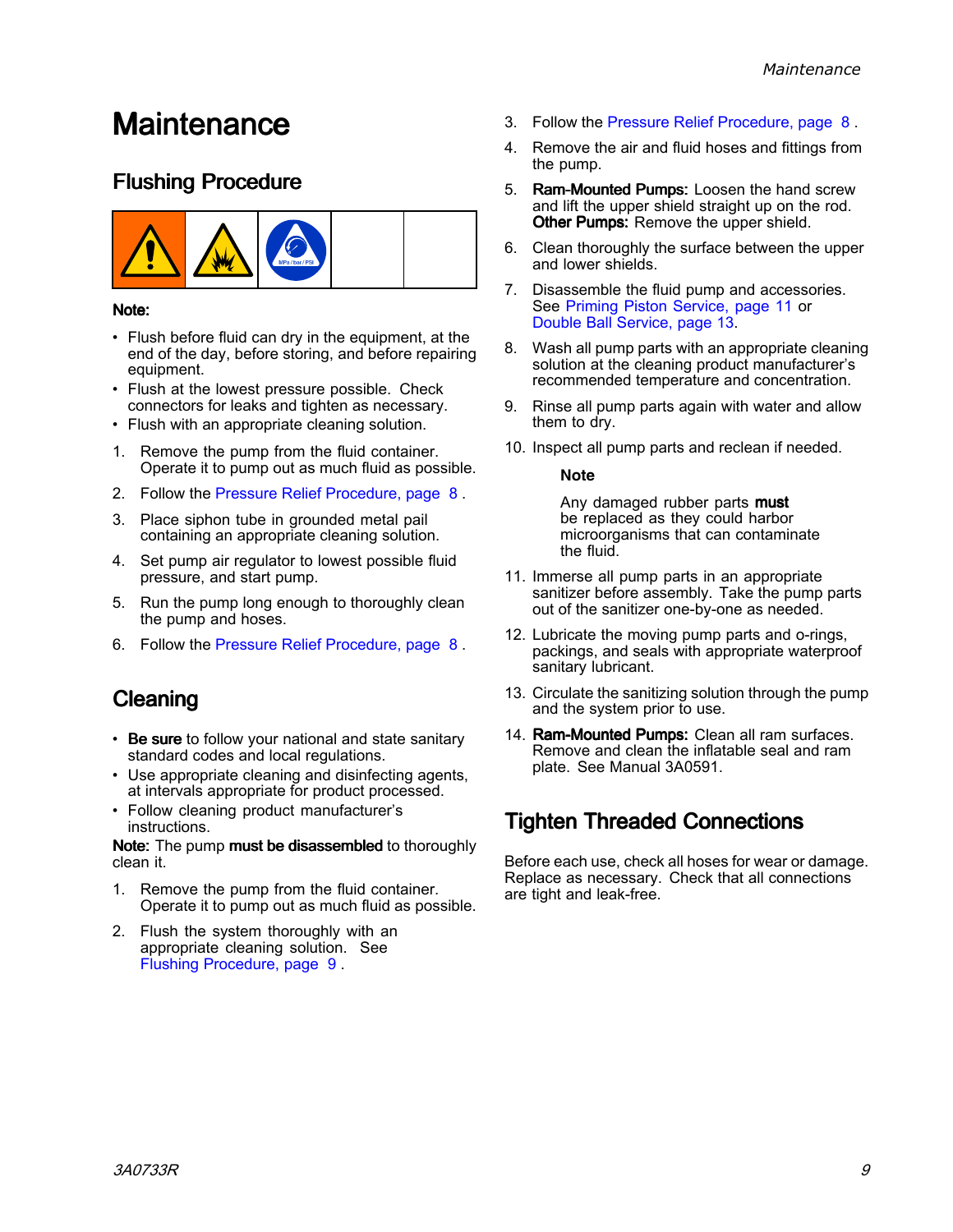# <span id="page-9-0"></span>**Troubleshooting**



1. Follow the Pressure Relief [Procedure,](#page-7-0) page [8](#page-7-0) . 2. Check all possible remedies in the Troubleshooting Chart before disassembling the pump.

| Problem                                           | Cause                                                            | <b>Solution</b>                                                                                                  |
|---------------------------------------------------|------------------------------------------------------------------|------------------------------------------------------------------------------------------------------------------|
| Pump fails to operate.                            | Restricted air line or inadequate air<br>supply.                 | Clear air line or increase air supply.                                                                           |
|                                                   | Insufficient air pressure; closed or<br>clogged air valves, etc. | Open or clean air valves, etc.                                                                                   |
|                                                   | Exhausted fluid supply.                                          | Refill fluid supply.                                                                                             |
|                                                   | Damaged air motor.                                               | Service.                                                                                                         |
| Pump operates, but output low on<br>both strokes. | Restricted air line or inadequate air<br>supply.                 | Clear air line or increase air supply.                                                                           |
|                                                   | Insufficient air pressure; closed or<br>clogged air valves, etc. | Open or clean air valves, etc.                                                                                   |
|                                                   | Exhausted fluid supply.                                          | Refill fluid supply.                                                                                             |
|                                                   | Obstructed fluid line, valves,<br>dispensing valve, etc.         | Clear. Relieve pressure and<br>disconnect fluid line. Turn on air. If<br>pump starts, the fluid line is clogged. |
|                                                   | Worn throat packing (105).                                       | Replace throat packing.                                                                                          |
|                                                   | Damaged cylinder o-ring (104).                                   | Replace o-ring.                                                                                                  |
| Pump operates, but output low on                  | Held open or worn fluid inlet valve.                             | Clear or service fluid inlet valve.                                                                              |
| down stroke.                                      | Damaged cylinder o-ring (104).                                   | Replace o-ring.                                                                                                  |
| Pump operates, but output low on<br>up stroke.    | Held open or worn fluid piston or<br>seal (120).                 | Clear or service fluid piston or seal.                                                                           |
| Erratic or accelerated operation.                 | Exhausted fluid supply.                                          | Refill fluid supply.                                                                                             |
|                                                   | Held open or worn fluid inlet valve.                             | Clear or service fluid inlet valve.                                                                              |
|                                                   | Held open or worn fluid piston or<br>seal (120).                 | Clear or service fluid piston or seal.                                                                           |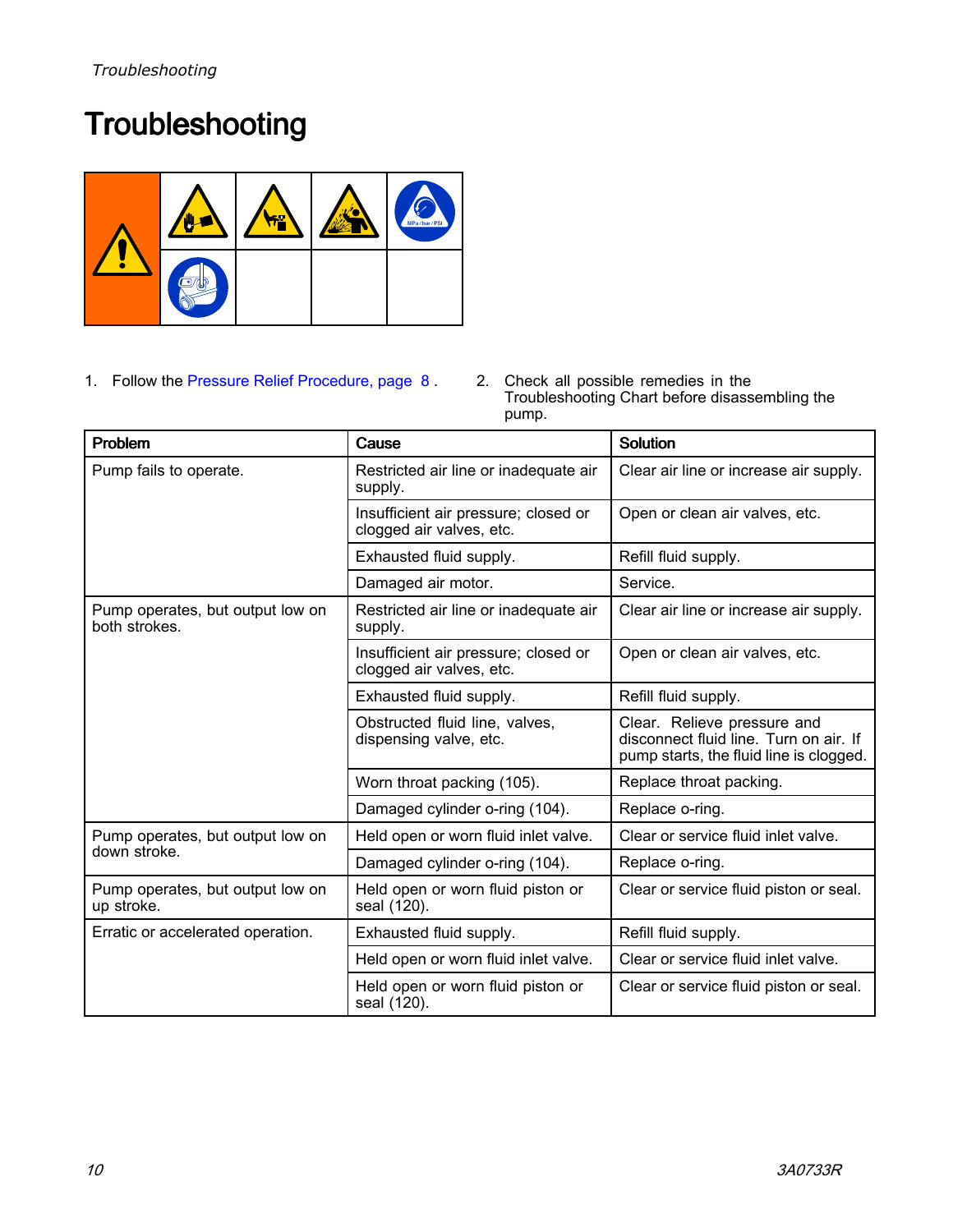# <span id="page-10-0"></span>**Priming Piston Service**

# Disconnect the Pump



- 1. Remove the pump from the fluid container. Operate it to pump out as much fluid as possible.
- 2. Follow the Pressure Relief [Procedure,](#page-7-0) page [8](#page-7-0) .
- 3. Ram-mounted pumps: Remove the three clamps (C) holding the pump to the ram plate. Raise ram to lift pump.



Figure <sup>2</sup> Remove the clamps.

- 4. Remove the fluid hoses from the pump.
- 5. Release the upper clamp (123) holding the displacement pump to the tie rod plate (122).
- 6. Slide the pump down from the air motor. Tilt the pump and pull the displacement rod (117) out of the coupler (C). Remove the gasket (102). Note: Be careful not to scratch the displacement rod.



Figure <sup>3</sup> Remove displacement pump.

### Disassemble the Pump

Note: Pump Repair Kit 24G550 is available. Purchase the kit separately. Kit parts are marked with an \*.

- 1. Remove the retaining pin (116) from the connecting rod (109). Slide off the priming piston (108).
- 2. Release the lower clamp (123) to remove the intake valve housing (107) from the pump cylinder (101). Remove the gasket (102).
- 3. Remove the poppet (114), spring (113), and valve stop (111) off the connecting rod (109).
- 4. Remove the bearing (112) from the center of the valve stop (111).
- 5. Remove the packings (115) from the center of the poppet (114).



Figure <sup>4</sup> Remove priming piston.

6. Push the displacement rod (117) out through the bottom of the cylinder (101).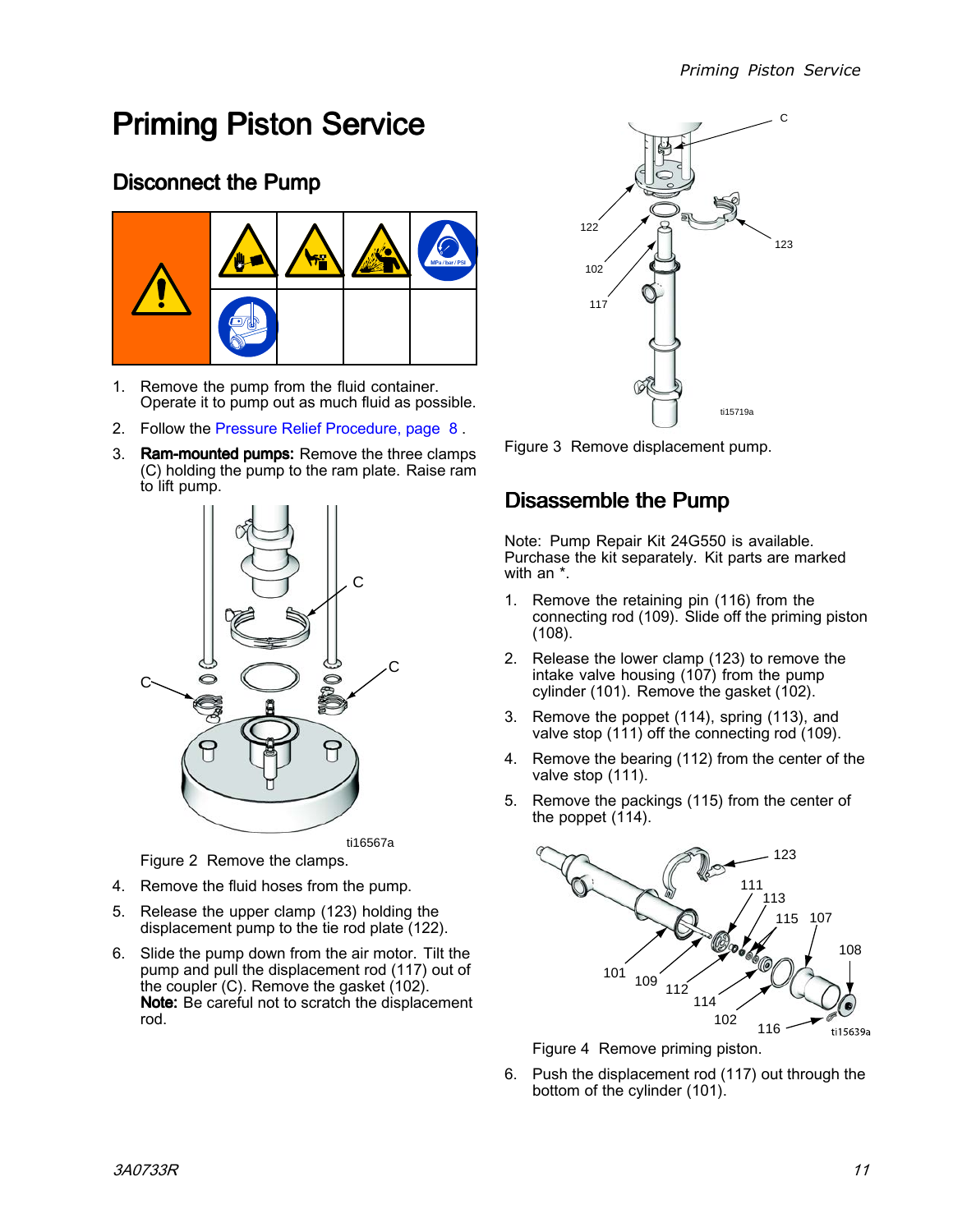<span id="page-11-0"></span>7. Remove the retaining pin (118), o-ring (119), and ball (110). Pull the connecting rod (109) from the displacement rod (117). Remove the seal (120).



Figure <sup>5</sup> Disassemble piston valve.

- 8. Remove the packing housing (103) from the top of the cylinder (101). Remove the bearing (106), packing (105), and o-ring (104).
- 9. Clean and inspect all parts. Refer to [Cleaning,](#page-8-0) page [9](#page-8-0) . Replace the parts as necessary.



Figure <sup>6</sup> Remove packing housing.

### Reassemble After Cleaning

Note: Any damaged parts must be replaced.

Note: Lubricate the o-rings, throat packings, and piston seals with waterproof appropriate sanitary lubricant.

- 1. Install the v-block packing (105\*) and bearing (106\*) in the packing housing (103). The lips of the packing must face down into the housing, and the lip of the bearing must face up. Install the o-ring (104\*) on the outside of the housing.
- 2. Install the seal (120\*) on the piston valve housing at the top of the connecting rod (109). Place the ball (110) on the seat of the housing. Install the displacement rod (117) over the top of the connecting rod so the holes in both parts align. Secure with the retaining pin (118) and o-ring (119\*).
- 3. Lubricate and place the packing housing (103) in the top of the cylinder.
- 4. Lubricate and slide the displacement rod (117) up through the cylinder so it protrudes from the packing housing (103). Model 24G746 only: Make sure the drip shield (121) is in place on the cylinder (101).
- 5. Lubricate and install the packings (115\*) into the center of the poppet (114).
- 6. Lubricate and install the bearing (112\*) into the center of the valve stop (111).
- 7. Slide the valve stop (111), spring (113\*), and poppet (114) onto the connecting rod (109).
- 8. Install the gasket (102\*) and the intake valve housing (107). Secure the housing (107) to the cylinder (101) with the clamp (123).
- 9. Install the priming piston (108) and retaining pin (116) on the connecting rod (109).
- 10. Slide the displacement rod (117) into the coupler. Then, attach the clamp (123) to hold the pump to the motor base.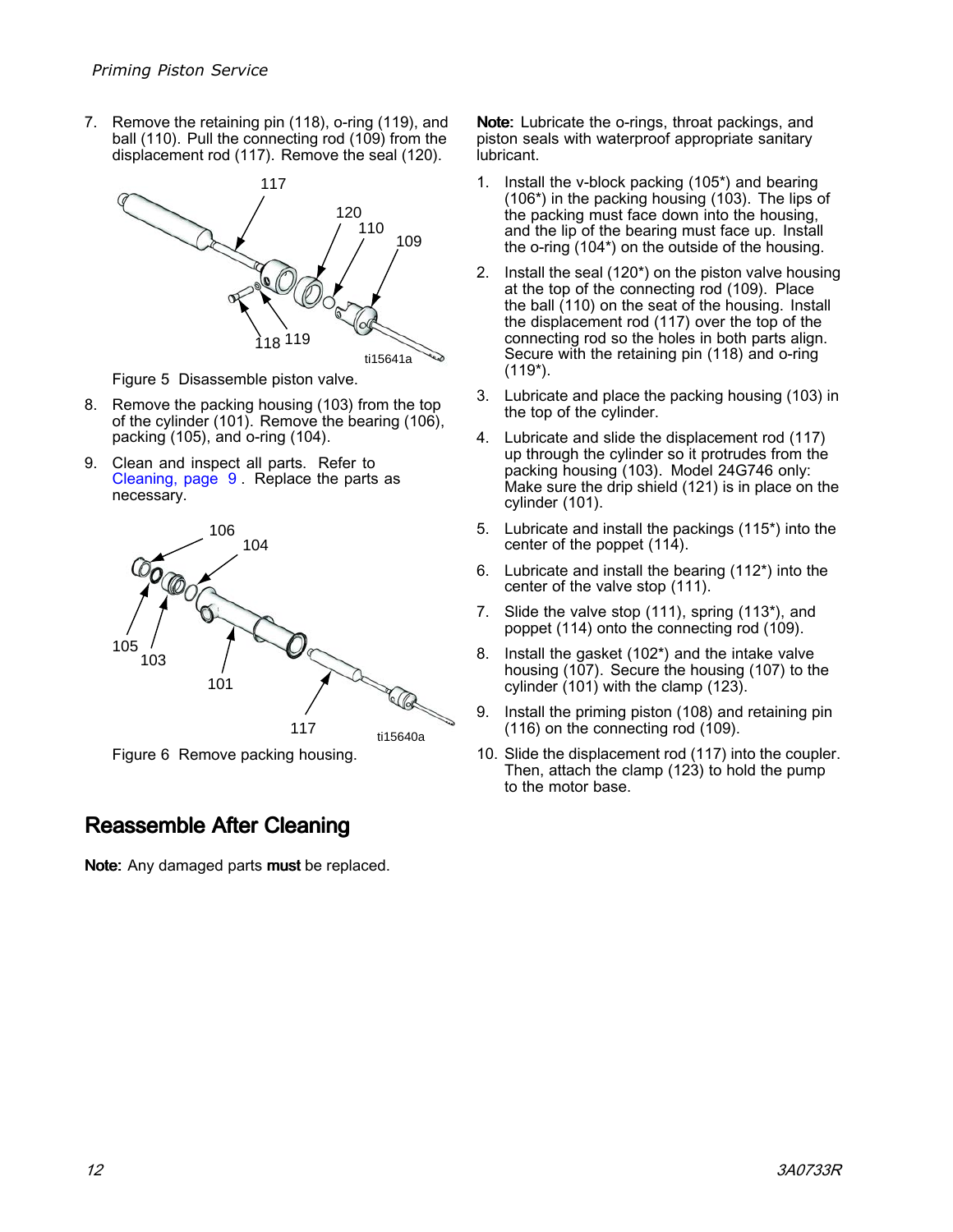# <span id="page-12-0"></span>**Double Ball Service**

# Disconnect the Pump



- 1. Remove the pump from the fluid container. Operate it to pump out as much fluid as possible.
- 2. Follow the Pressure Relief [Procedure,](#page-7-0) page [8](#page-7-0) .
- 3. Ram-mounted pumps: Remove the three clamps holding the pump to the ram plate. Raise ram to lift.



Figure <sup>7</sup> Remove the clamps.

4. Remove the fluid hoses from the pump.

- 5. Release the clamp (123) holding the displacement pump to the tie rod plate (122).
- 6. Slide the pump down from the air motor. Tilt the pump and pull the displacement rod (117) out of the coupler (C). Remove the gasket (102).

Note: Be careful not to scratch the displacement rod.

7. Carry the displacement pump to the bench for service.



Figure <sup>8</sup> Remove displacement pump.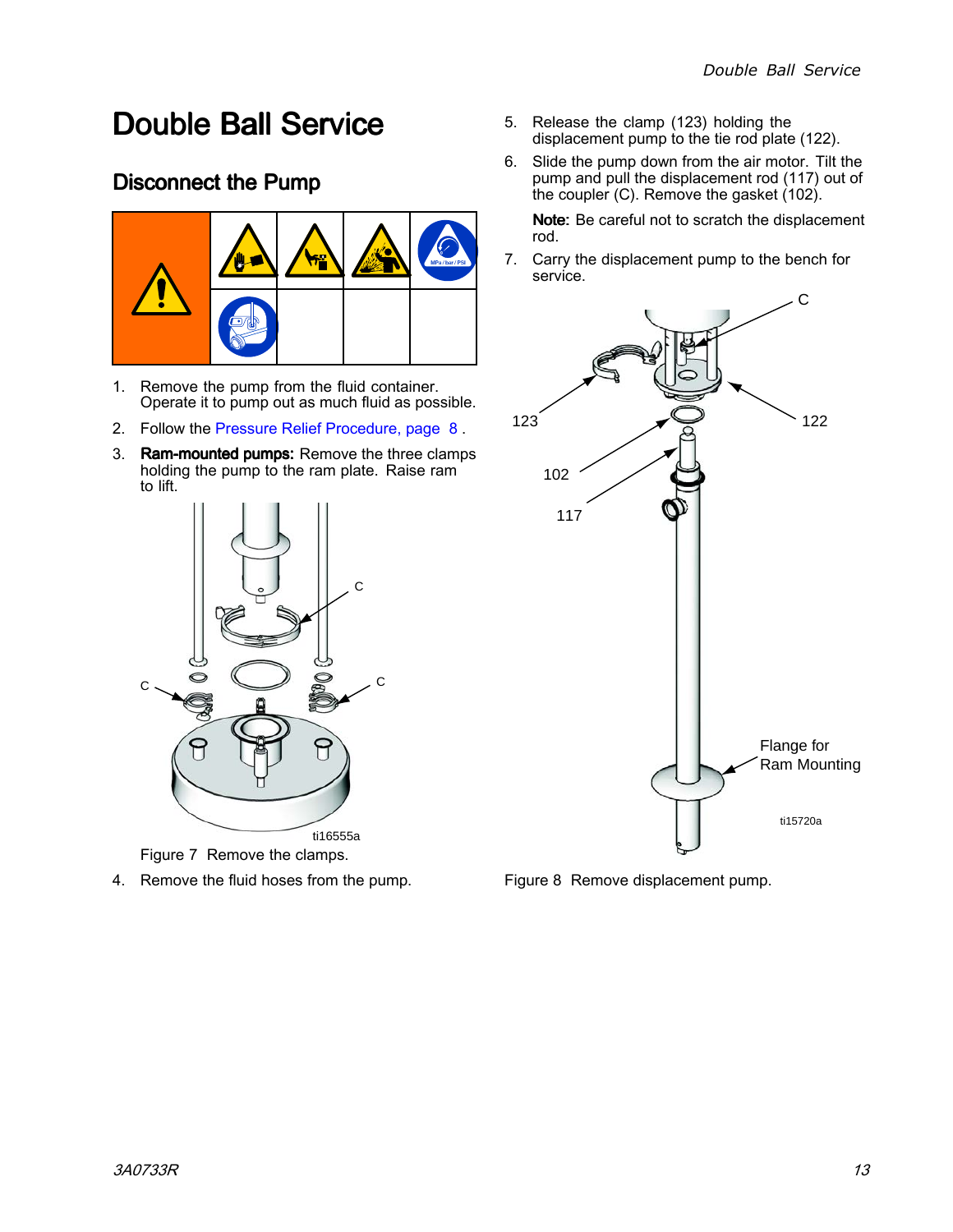# <span id="page-13-0"></span>Disassemble the Pump

Note: Pump Repair Kits are available. Purchase the kit separately. See the Parts list for your displacement pump to select the correct kit for your displacement pump. Kit parts are marked with an \*.

1. Displacement Pump Models 24G748, 24G749, 24G750, 24G753, and 26A158: Remove the two o-rings/retaining clips (119) and the retaining pin (127) from the inlet valve housing (107). See the parts drawing for Double ball [Displacement](#page-18-0) Pump Models 24G748, 24G749, 24G753, [24G750,](#page-18-0) and [26A158,](#page-18-0) page [19](#page-18-0).

Displacement Pump Models 24G752 and 24G751: Remove the clamp (123) and gasket (102), then remove the adapter (129). See the parts drawing for Double-Ball [Displacement](#page-20-0) Pump Models 24G752 and [24G751,](#page-20-0) page [21](#page-20-0).

- 2. Remove and disassemble the inlet valve assembly. Clean and inspect the parts.
- 3. Push the displacement rod (117) out through the bottom of the cylinder (101). Remove the piston housing (124) by removing the retaining pin (118) and the o-ring/retaining clip (119) and pulling the piston from the displacement rod. Disassemble, clean and inspect the parts.
- 4. Take the packing housing (103) off of the cylinder (101) and remove the bearing (106), packing (105), and o-ring (104).
- 5. Clean and inspect all parts. Refer to [Cleaning,](#page-8-0) page [9](#page-8-0) . Replace the parts as necessary.

### Reassemble After Cleaning

Note: Any damaged rubber parts must be replaced as they could harbor microorganisms that can contaminate the fluid.

Note: Lubricate the o-rings, throat packings, and piston seals with waterproof appropriate sanitary lubricant.

- 1. Displacement Pump Models 24G748, 24G749, 24G750, and 24G752: Lubricate and install the piston seal (120\*) on the piston housing (124). Displacement Pump Models 24G751, 24G753, and 26A158: Lubricate and install the piston u-cup (128\*) on the piston housing (124). The lips of the u-cup must face up. Install the spacer (120\*) with its lip facing down.
- 2. Place the ball (110) on the seat of the piston housing (124). Install the housing in the displacement rod (117) so the holes in both parts align. Secure with the retaining pin (118) and one o-ring/retaining clip (119\*).
- 3. Install the u-cup packing (105\*) and throat bearing (106\*) in the throat packing housing (103). The lips of the u-cup must face down into the housing, and the lip of the bearing must face up. Install the o-ring (104\*) on the outside of the housing.
- 4. Lubricate and install the throat packing housing  $(103)$  in the top of the cylinder  $(101)$ .
- 5. Lubricate and slide the displacement rod (117) up through the cylinder (101) so it protrudes from the top.
- 6. Install the o-ring (104\*) on the intake valve housing (107). Place the ball (125) on the seat of the housing (107), and install the ball stop pin (126) in the top holes of the housing.
- 7. Displacement Pump Models 24G748, 24G749, 24G750, 24G753, and 26A158: Lubricate and slide the intake valve housing (107) up into the cylinder (101) until the bottom holes of the housing align with the holes in the cylinder. Secure using the retaining pin (118) and two o-rings/retaining clips (119\*). Displacement Displacement Displacement Pump Models 24G752 and 24G751: Lubricate and slide the intake valve housing (107) up into the cylinder (101). Install the gasket (102\*), adapter (129), and clamp (123).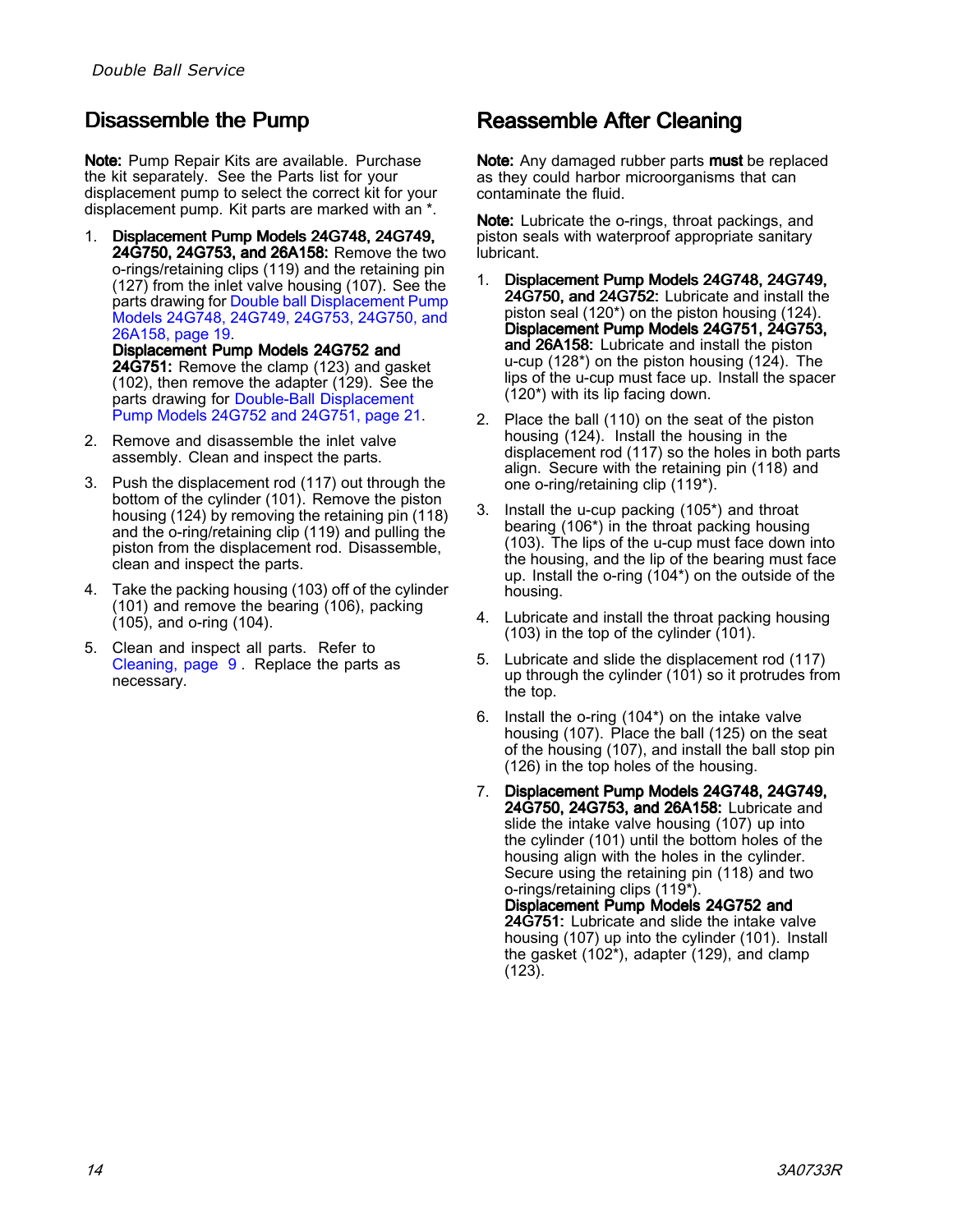# <span id="page-14-0"></span>Parts

Complete Pump Models

24E836, 24E837, 24E838<br>24E839, 24E840, 24E942 24E839, 24E840, 24F942<br>24C739, 24C740, and 25 24G739, 24G740, and 25A936



 $\sqrt{1}$ 

 $\sqrt{2}$ 

Hand tighten only.

 $\sqrt{3}$ Apply sanitary lubricant to ease assembly.

thread locker.

 $\land$  Apply an appropriate<br><u>5 \</u> medium-strength thre medium-strength thread locker<br>on the lift ring (14) and nut on the lift ring (14) and nut<br>(13) even: time it is installer (13) every time it is installed to prevent it from coming loose<br>during operation. Terque to during operation. Torque to<br>30-36 <del>f</del>t-lb (41–49 N-m). Do 30-36 ft-lb (41–49 N-m). Do not over tighten.

ti16015a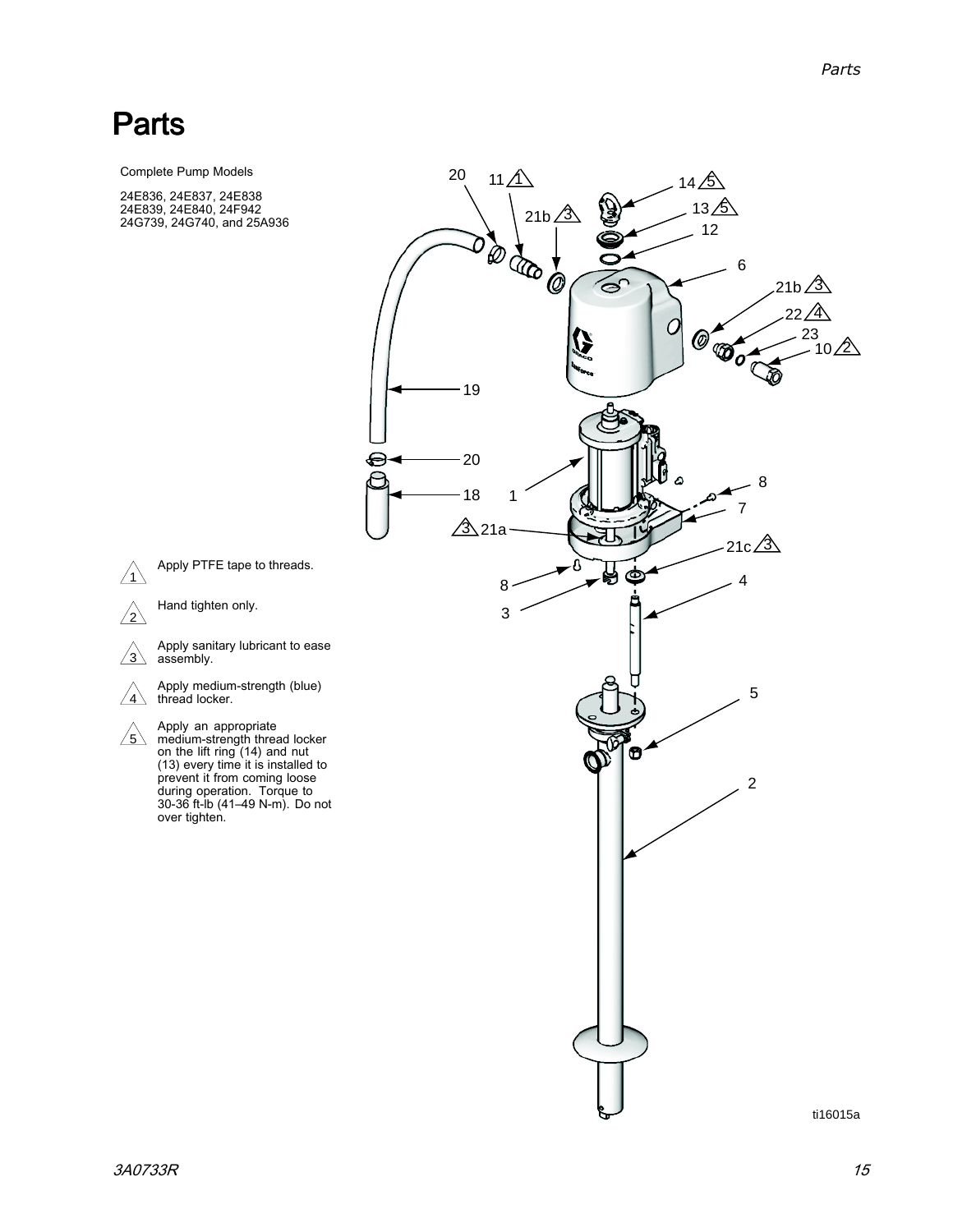#### <span id="page-15-0"></span>Complete Pump Models 24E836, 24E837, 24E838, 24E839, 24E840, 24F942, 24G739, 24G740, and 25A936

| Ref.           | Part   | <b>Description</b>                                                      | Qty. | Ref.                                                                                                                                    | Part   | <b>Description</b>                                                   | Qty.           |
|----------------|--------|-------------------------------------------------------------------------|------|-----------------------------------------------------------------------------------------------------------------------------------------|--------|----------------------------------------------------------------------|----------------|
| $\mathbf{1}$   | 24G785 | MOTOR, SaniForce; 3.5 in;<br>see manual 3A1211                          | 1    | 10 <sup>°</sup>                                                                                                                         | 24G862 | FITTING, air inlet, 1/2 npt,<br>includes Ref. 23                     | 1              |
| $\overline{2}$ |        | DISPLACEMENT PUMP                                                       | 1    | 11                                                                                                                                      | 16C946 | FITTING, 3/4 npt                                                     | 1              |
|                | 24G747 | Used on Pump Model                                                      |      | 12                                                                                                                                      | 165053 | O-RING, PTFE                                                         | 1              |
|                |        | 24G739; see page 18                                                     |      | 13                                                                                                                                      | 16C306 | NUT, hand                                                            | 1              |
|                | 24G748 | Used on Pump Model<br>24G740; see page 20                               |      | 14 <sup>†</sup>                                                                                                                         | 16C009 | RING, lift                                                           | 1              |
|                | 24G746 | Used on Pump Model                                                      |      | $15^{\text{A}}$                                                                                                                         | 280574 | LABEL, warning, not shown                                            | 1              |
|                | 24G751 | 24E836; see page 18<br>Used on Pump Model                               |      | 16 <sup>±</sup>                                                                                                                         | 102218 | CLAMP, toggle, fluid outlet;<br>not shown                            | 1              |
|                | 24G752 | 24E837; see page 22<br>Used on Pump Model                               |      | 17 <sup>†</sup>                                                                                                                         |        | GASKET, fluid outlet; not<br>shown                                   | 1              |
|                | 24G753 | 24E838; see page 22<br>Used on Pump Model<br>24E839; see page 20        |      |                                                                                                                                         | 166130 | Buna-N, used on pump<br>models 24E836, 24E838,<br>24E840, and 24F942 |                |
|                | 24G749 | Used on Pump Model<br>24E840; see page 20                               |      |                                                                                                                                         | 680454 | PTFE, used on pump models<br>24E837 and 24E839                       |                |
|                | 24G750 | Used on Pump Model                                                      |      | 18 <sup>±</sup>                                                                                                                         | 512914 | MUFFLER; see Kits                                                    | 1              |
|                | 26A158 | 24F942; see page 20<br>Used on Pump Model                               |      | 19 <sup>†</sup>                                                                                                                         |        | HOSE, exhaust; see Kits                                              | 1              |
|                |        | 25A936; see page 20                                                     |      | $20+$                                                                                                                                   | 101818 | CLAMP, hose; see Kits                                                | $\overline{2}$ |
| 3              | 16A938 | <b>COUPLER</b>                                                          | 1.   | 21                                                                                                                                      |        | GROMMET; see Kits                                                    | 6              |
| 4              | 16A947 | TIE ROD, 7 in. (178 mm)                                                 | 3    | 22                                                                                                                                      | 16G084 | FITTING, air inlet, 1/2 npt                                          | 1              |
| 5              | 102216 | between shoulders<br>NUT, lock, 5/8-11, sst                             | 3    | 23                                                                                                                                      | 166702 | O-RING, air inlet, buna-n,<br>included with Ref. 10                  | 1              |
| 6              | 16G464 | SHIELD, upper; includes<br>grommets (Ref. 21)                           | 1    |                                                                                                                                         |        | ▲ Replacement Danger and Warning labels, tags, and                   |                |
| $\overline{7}$ | 16G465 | SHIELD, lower; includes<br>fasteners (Ref. 8) and<br>grommets (Ref. 21) |      | cards are available at no cost.<br>‡ Used on Models 24E836, 24E837, 24E838, 24E839,<br>24E840, 24F942, and 25A936 only. These parts are |        |                                                                      |                |
| 8              | 118134 | SCREW, cap; M8 x 1.25, sst                                              | 4    |                                                                                                                                         |        | not used with Models 24G739 and 24G740.                              |                |

# Kits

#### Muffler Kit 16G390

| Ref. | Part   | <b>Description</b>    | Qty. |
|------|--------|-----------------------|------|
| 18   | 512914 | MUFFLER, polyethylene |      |

#### Exhaust Assembly Kit 16G389

| Ref. | Part   | <b>Description</b>    | Qty. |
|------|--------|-----------------------|------|
| 18   | 512914 | MUFFLER, polyethylene | 1    |
| 19   |        | HOSE, exhaust, 6 ft.  | 1    |
| 20   | 101818 | CLAMP, hose           | 2    |
|      |        |                       |      |

#### Grommet Kit 16G628

| Ref.            | Part | <b>Description</b>                                       | Qty. |
|-----------------|------|----------------------------------------------------------|------|
| $21a*$          |      | GROMMET, air motor<br>piston rod                         | 1    |
| 21 <sub>b</sub> |      | GROMMET, air fitting                                     | 2    |
| 21c             |      | GROMMET, tie rod                                         | 3    |
|                 |      | * Order Kit 16H925 for qty. 3 of the piston rod grommet. |      |

#### Shield Fastener Kit 16G432

| Ref. | Part   | <b>Description</b>            | Qtv. |
|------|--------|-------------------------------|------|
| 8    | 118134 | SCREW, cap, M8 x 1.25,<br>sst |      |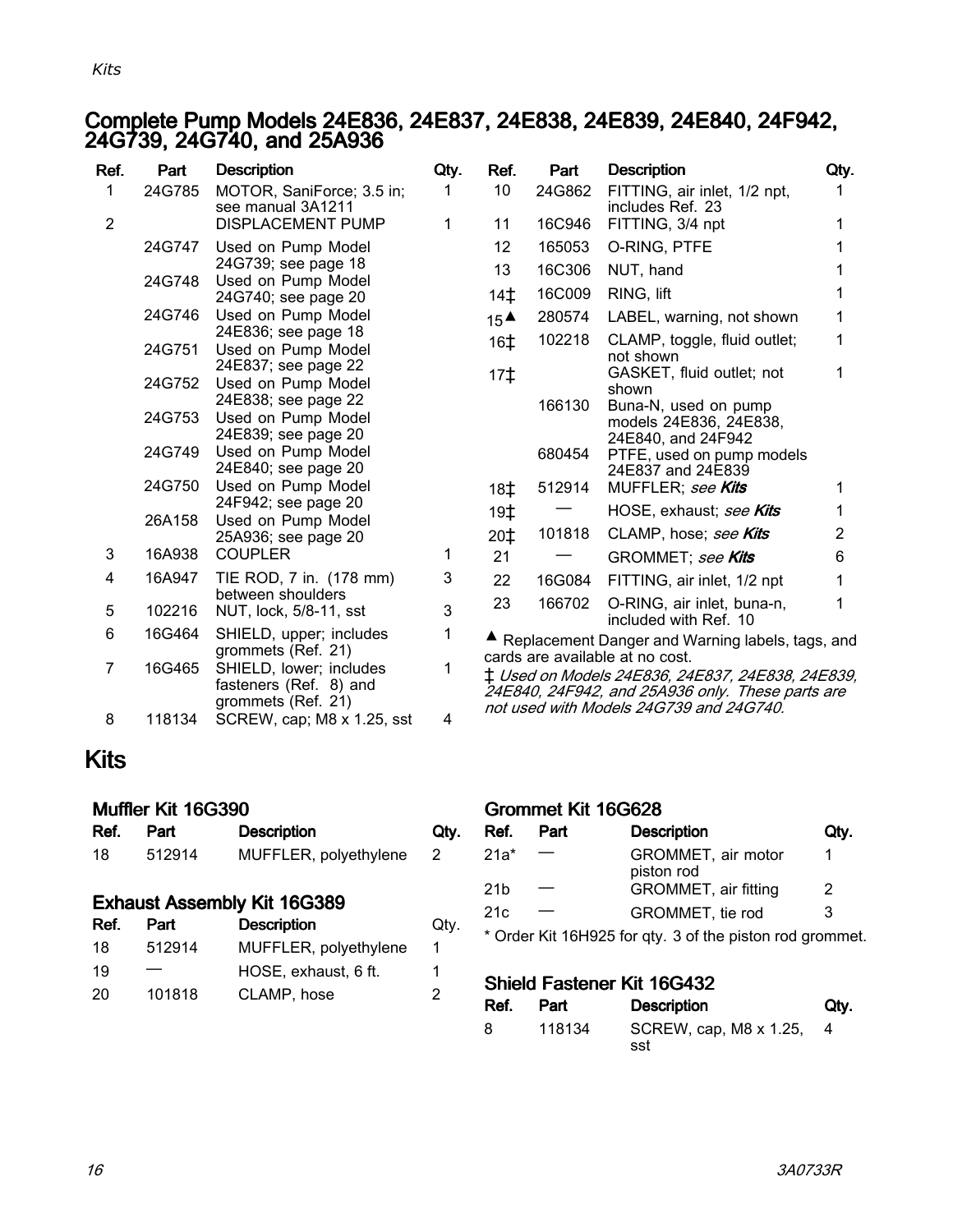# <span id="page-16-0"></span>Priming Piston Displacement Displacement Displacement Pump Models 24G747 and 24G746

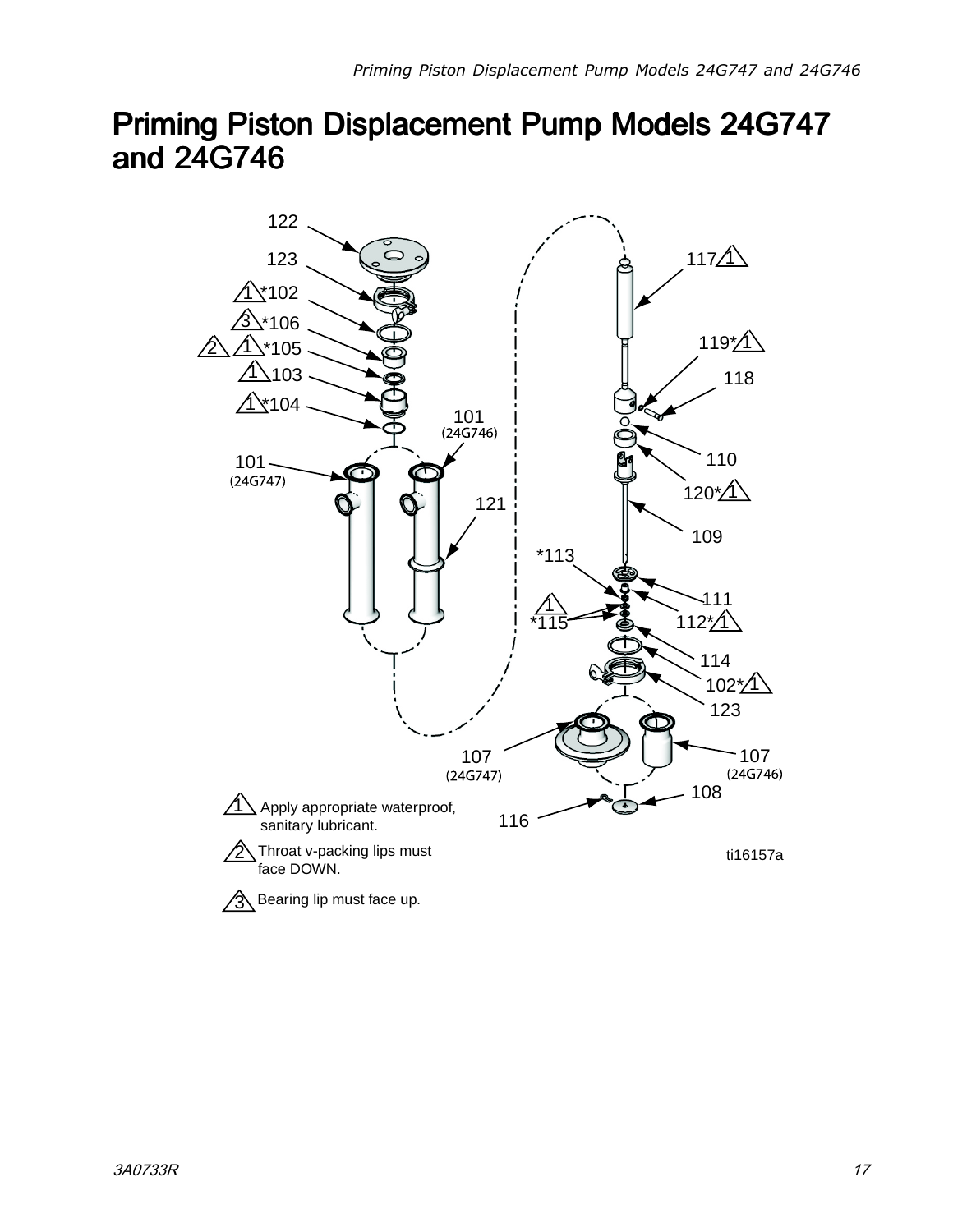# Priming Piston Displacement Pump Models 24G747 and 24G746

| Ref.   | Part   | <b>Description</b>         | Qty.          | Ref.   | Part   | <b>Description</b>                     | Qty. |
|--------|--------|----------------------------|---------------|--------|--------|----------------------------------------|------|
| 101    | 902980 | CYLINDER, pump             |               | $113*$ | 501095 | SPRING, ball check                     |      |
| $102*$ | 166117 | GASKET, 2 1/2 in. (64 mm), | $\mathcal{P}$ | 114    | 604018 | POPPET, inlet valve                    |      |
| 103    | 180918 | buna-n<br>HOUSING, packing |               | $115*$ | 603778 | PACKING, inlet valve,<br>neoprene      | 2    |
| $104*$ | 166119 | O-RING, buna-n             | 1             | 116    | 604008 | PIN, retaining, priming piston         |      |
| $105*$ | 180238 | V-PACKING, buna-n          |               | 117    | 902983 | ROD, displacement                      |      |
| $106*$ | 180919 | <b>BEARING, sleeve</b>     |               | 118    | 169845 | PIN, retainer                          |      |
| 107    |        | HOUSING, inlet valve       | 1             | $119*$ | 167972 | O-RING                                 |      |
|        | 16C193 | Model 24G747               |               | $120*$ | 167971 | SEAL, piston, neoprene                 |      |
|        | 195213 | Model 24G746               |               | 121    | 166129 | SHIELD, drip; Model 24G746             |      |
| 108    | 195214 | PISTON, priming            |               |        |        | only                                   |      |
| 109    | 16C195 | ROD, connecting            |               | 122    | 16A945 | PLATE, tie rod                         |      |
| 110    | 103462 | BALL, 3/4 in. (19 mm),     |               | 123    | 620223 | CLAMP, 2 1/2 in. (64 mm)               | 2    |
|        |        | stainless steel            |               | 130    | 172687 | TAG, Instruction, not shown            |      |
| 111    | 195215 | STOP, inlet valve          |               |        |        |                                        |      |
| $112*$ | 604016 | BEARING, priming piston    |               |        |        | * Parts included in Repair Kit 24G550. |      |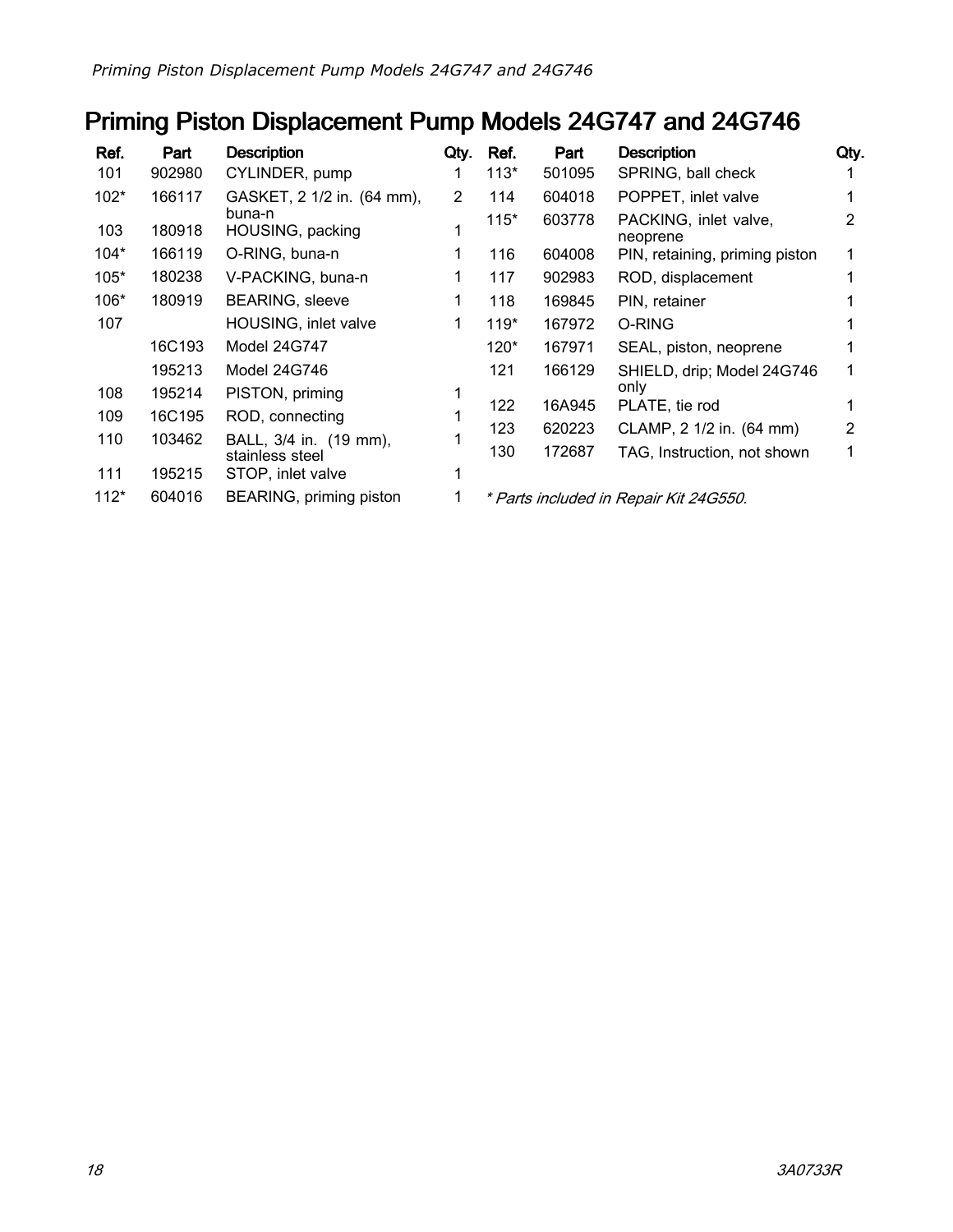# <span id="page-18-0"></span>Double ball Displacement Pump Models 24G748, 24G749, 24G749, 24G753, 24G753, 24G750, 24G750, and 26A158



24G753,  $\circ$ 

24G748, 24G749, 24G750

O

26A158

- <sup>F</sup> Flange for Ram Mounting
- $\triangle^-$ Apply appropriate waterproof, sanitary lubricant.
- $\triangle$ Throat v-packing/u-cup lips must face DOWN.
- $\triangle$ Piston u-cup lips must face UP.
- $\mathcal{A}$ Bearing lip must face UP.
- $\mathbb{A}$ Spacer lips must face DOWN.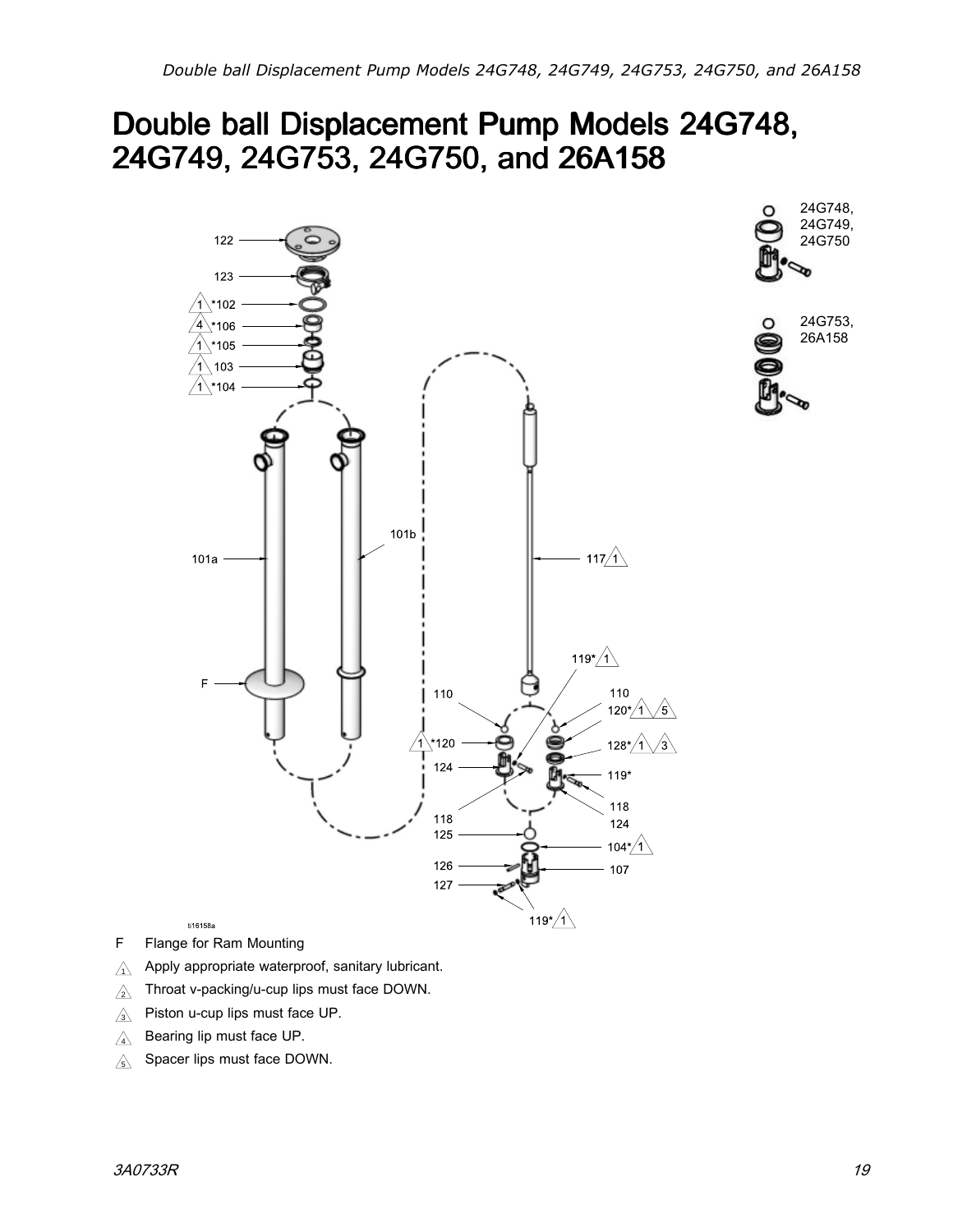### Double-Ball Displacement Pump Models 24G748, 24G749, and 24G750

| Ref    | Part   | <b>Description</b>                             | Qty |
|--------|--------|------------------------------------------------|-----|
| 101    |        | CYLINDER, pump                                 | 1   |
| 101a   | 16G481 | Model 24G748                                   |     |
| 101b   | 207551 | Model 24G749                                   |     |
| 101b   | 16G482 | Model 24G750                                   |     |
| $102*$ | 166117 | GASKET, 2.5 in. (65<br>mm), buna-n             | 1   |
| 103    | 180918 | HOUSING, packing                               | 1   |
| $104*$ | 166119 | PACKING, o-ring;                               | 2   |
| 105*   | 180238 | buna-n<br>V-PACKING, buna-n                    | 1   |
| 106*   | 180919 | <b>BEARING, sleeve</b>                         | 1   |
| 107    | 167970 | HOUSING, inlet valve                           | 1   |
| 110    | 103462 | BALL, 3/4 in. (19 mm),<br>stainless steel      | 1   |
| 117    |        | ROD, displacement                              | 1   |
|        | 207552 | Models 24G748, and<br>24G749                   |     |
|        | 16F986 | Model 24G750                                   |     |
| 118    | 169845 | PIN, retaining, piston<br>housing              | 1   |
| $119*$ | 167972 | 0-RING                                         | 3   |
| 120*   | 167971 | SEAL, piston,<br>neoprene                      | 1   |
| 121    | 166129 | SHIELD, drip; Models<br>24G749 and 24G750      | 1   |
| 122    | 16A945 | only<br>PLATE, tie rod                         | 1   |
| 123    | 620223 | CLAMP, 2.5 in. (64<br>mm)                      | 1   |
| 124    | 169846 | HOUSING, piston                                | 1   |
| 125    | 103869 | BALL, bearing, 1 1/4<br>in. (32 mm), stainless | 1   |
| 126    | 169626 | steel<br>PIN, ball stop; straight,<br>headless | 1   |
| 127    | 167968 | PIN, retaining, intake                         | 1   |
| 130    | 172687 | valve<br>TAG, instruction, not<br>shown        | 1   |

### Double ball Displacement Pump Models 24G753 and 26A158

| Ref    | Part   | <b>Description</b>                                      | Qty |
|--------|--------|---------------------------------------------------------|-----|
| 101    |        | CYLINDER, pump                                          | 1   |
| 101b   | 207551 | <b>Model 24G753</b>                                     |     |
| 101b   | 16G482 | Model 26A158                                            |     |
| 102*   | 502598 | GASKET, 2.5 in. (65<br>mm) dia.; PTFE                   | 1   |
| 103    | 180918 | HOUSING, packing                                        | 1   |
| $104*$ | 164846 | PACKING, o-ring;<br><b>PTFE</b>                         | 2   |
| $105*$ | 605753 | U-CUP, PTFE                                             | 1   |
| 106*   | 605752 | BEARING, sleeve;<br>PTFE                                | 1   |
| 107    | 167970 | HOUSING, inlet valve                                    | 1   |
| 110    | 103462 | BALL, 3/4 in. (19 mm),<br>stainless steel               | 1   |
| 117    |        | ROD, displacement                                       | 1   |
|        | 207552 | Model 24G753                                            |     |
|        | 16F986 | Model 26A158                                            |     |
| 118    | 17F349 | PIN, retaining, piston<br>housing                       | 1   |
| $119*$ | 551008 | <b>RETAINING RING, sst</b>                              | 3   |
| $120*$ | 605756 | <b>SPACER, PTFE</b>                                     | 1   |
| 121    | 166129 | SHIELD, drip, Model<br>24G753 only                      | 1   |
| 122    | 16A945 | PLATE, tie rod                                          | 1   |
| 123    | 620223 | CLAMP, 2.5 in. (64                                      | 1   |
| 124    | 605837 | mm)<br>HOUSING, piston                                  | 1   |
| 125    | 103869 | BALL, bearing, 1 1/4<br>in. (32 mm), stainless<br>steel | 1   |
| 126    | 169626 | PIN, ball stop; straight,                               | 1   |
| 127    | 625916 | headless<br>PIN, retaining, intake                      | 1   |
| 128*   | 605754 | valve<br>U-CUP, piston, PTFE                            | 1   |
| 130    | 172687 | TAG, instruction, not<br>shown                          | 1   |

\* Parts included in Repair Kit 24G547.

\* Parts included in Repair Kit 24G546 .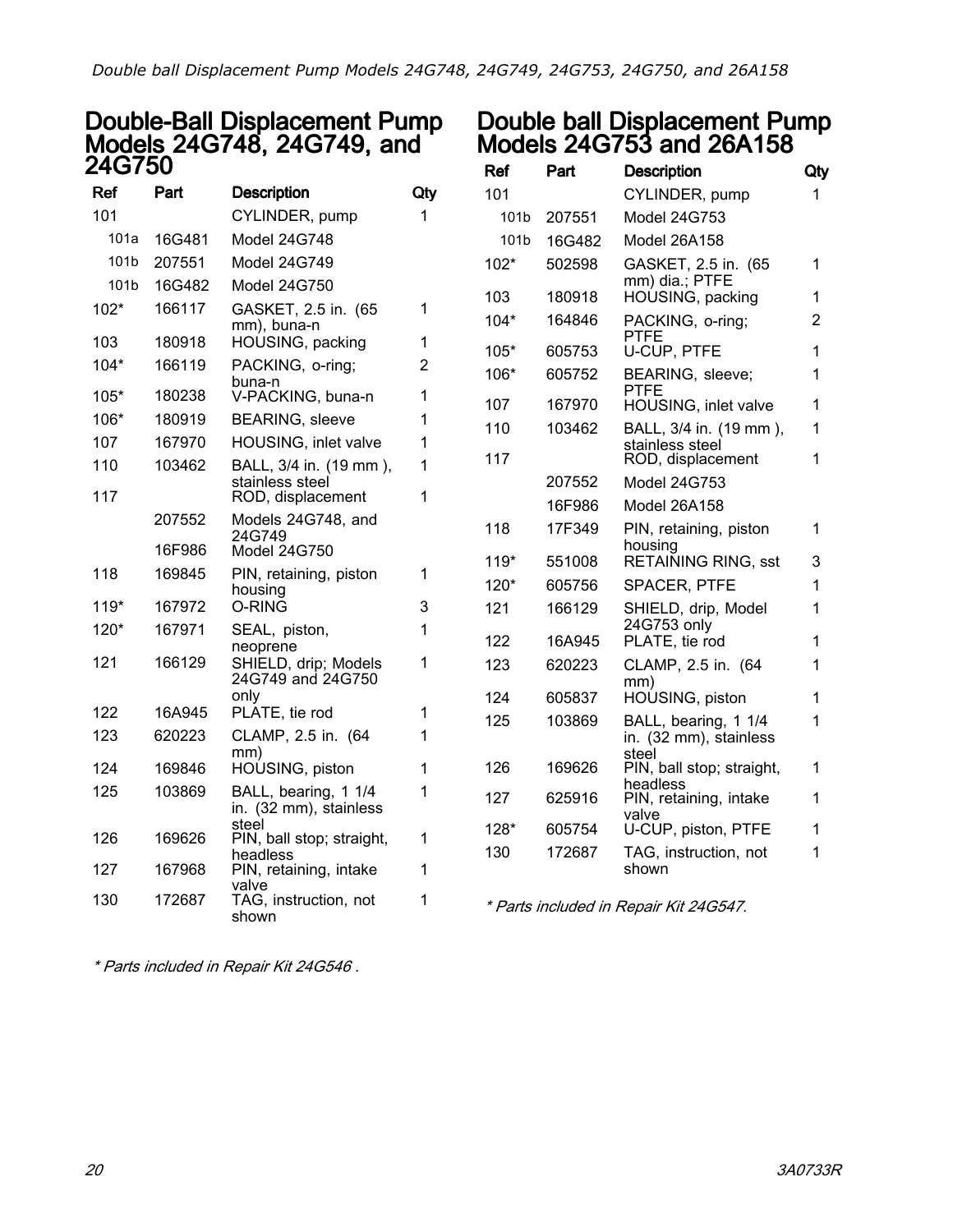# <span id="page-20-0"></span>Double-Ball Displacement Pump Models 24G752 and 24G751



ti16160a

- $\triangle$ Apply appropriate waterproof, sanitary lubricant.
- $\triangle$ Throat v-packing/u-cup lips must face DOWN.
- $\triangle$ Piston u-cup lips must face UP.
- $\triangle$ Bearing lip must face UP.
- $\triangle$ Spacer lips must face DOWN.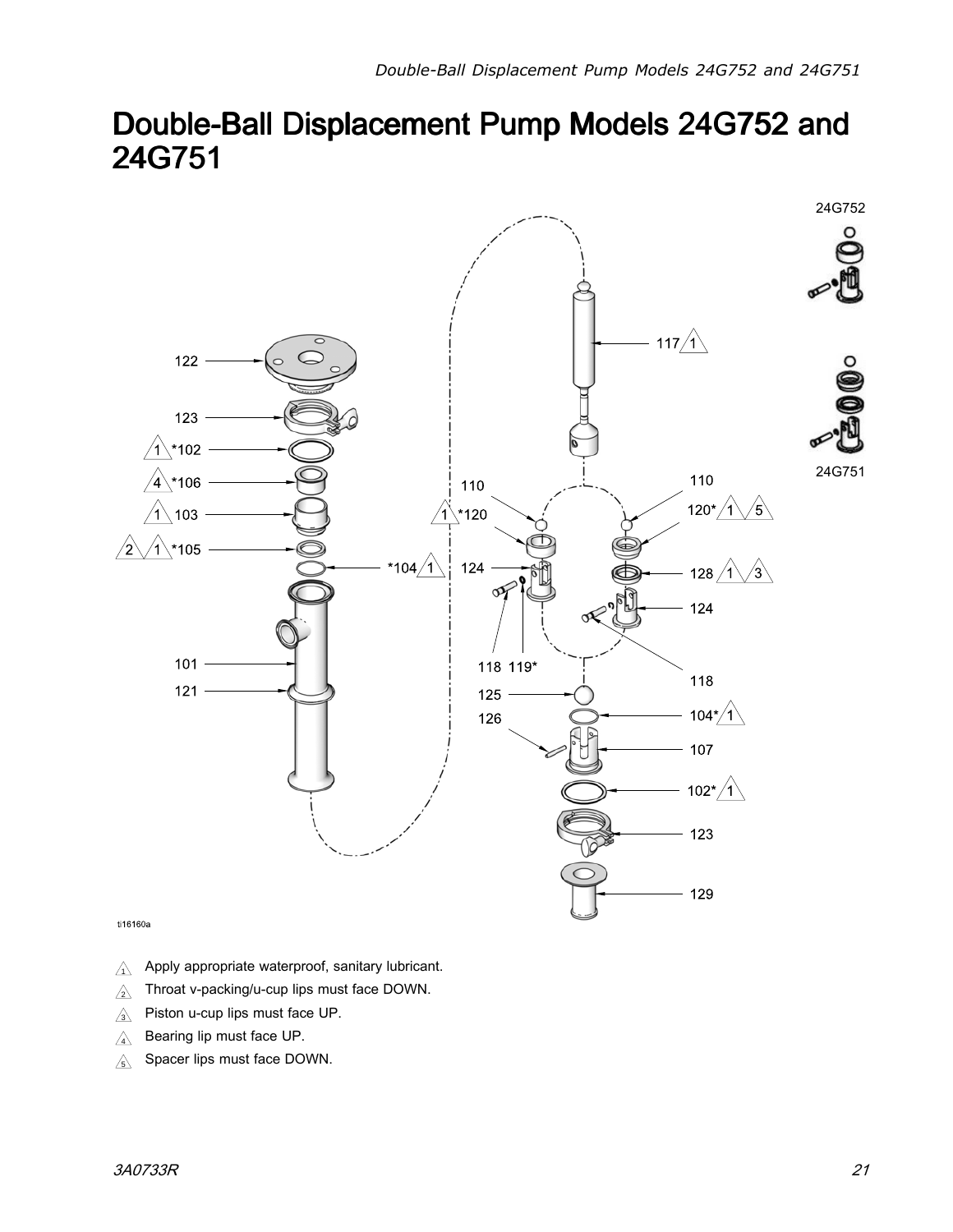### Double-Ball Displacement Pump Models 24G752

| Ref    | Part   | <b>Description</b>                                     | Qty |
|--------|--------|--------------------------------------------------------|-----|
| 101    | 902980 | CYLINDER, pump                                         | 1   |
| $102*$ | 166117 | GASKET, 2.5 in. (64<br>mm), buna-n                     | 2   |
| 103    | 180918 | HOUSING, packing                                       | 1   |
| $104*$ | 166119 | O-RING; buna-n                                         | 2   |
| $105*$ | 178140 | U-CUP, UHMWPE                                          | 1   |
| 106*   | 623059 | <b>BEARING, sleeve</b>                                 | 1   |
| 107    | 902979 | HOUSING, inlet valve                                   | 1   |
| 110    | 103462 | BALL, 3/4 in. (19 mm),<br>stainless steel              | 1   |
| 117    | 902981 | ROD, displacement                                      | 1   |
| 118    | 169845 | PIN, retaining, piston<br>housing                      | 1   |
| $119*$ | 167972 | O-RING                                                 | 1   |
| 120    | 622142 | SEAL, piston,<br><b>UHMWPE</b>                         | 1   |
| 121    | 166129 | SHIELD, drip                                           | 1   |
| 122    | 16A945 | PLATE, tie rod                                         | 1   |
| 123    | 620223 | CLAMP, 2.5 in. (64<br>mm)                              | 2   |
| 124    | 169846 | HOUSING, piston                                        | 1   |
| 125    | 103869 | BALL, bearing, 1.25<br>in. (32 mm), stainless<br>steel | 1   |
| 126    | 169626 | PIN, ball stop; straight<br>headless                   | 1   |
| 129    | 511192 | ADAPTER, ferrule                                       | 1   |
| 130    | 172687 | TAG, instruction, not<br>shown                         | 1   |

## Double-Ball Displacement Pump Model 24G751

| Ref    | Part   | <b>Description</b>                                  | Qty            |
|--------|--------|-----------------------------------------------------|----------------|
| 101    | 902980 | CYLINDER, pump                                      | 1              |
| $102*$ | 502598 | GASKET, 2.5 in. (64<br>mm), PTFE                    | 2              |
| 103    | 180918 | HOUSING, packing                                    | 1              |
| $104*$ | 166119 | O-RING; PTFE                                        | $\overline{2}$ |
| 105*   | 605753 | <b>U-CUP: PTFE</b>                                  | 1              |
| 106*   | 623059 | <b>BEARING, sleeve</b>                              | 1              |
| 107    | 902979 | HOUSING, inlet valve                                | 1              |
| 110    | 103462 | BALL, 3/4 in. (19 mm),<br>stainless steel           | 1              |
| 117    | 902981 | ROD, displacement                                   | 1              |
| 118    | 17F349 | PIN, retaining, piston<br>housing                   | 1              |
| 119*   | 551008 | <b>RETAINING RING, sst</b>                          | 1              |
| 120    | 605756 | <b>SPACER, PTFE</b>                                 | 1              |
| 121    | 166129 | SHIELD, drip                                        | 1              |
| 122    | 16A945 | PLATE, tie rod                                      | 1              |
| 123    | 620223 | CLAMP, 2.5 in. (64<br>mm)                           | 2              |
| 124    | 605837 | HOUSING, piston                                     | 1              |
| 125    | 103869 | BALL, bearing, 1.25 in.<br>(32 mm), stainless steel | 1              |
| 126    | 169626 | PIN, ball stop; straight<br>headless                | 1              |
| 128*   | 605754 | U-CUP, piston, PTFE;<br>Model 24G751 only           |                |
| 129    | 511192 | <b>ADAPTER, ferrule</b>                             | 1              |
| 130    | 172687 | TAG, instruction, not<br>shown                      | 1              |

\* Parts included in Repair Kit 24G548.

\* Parts included in Repair Kit 24G549.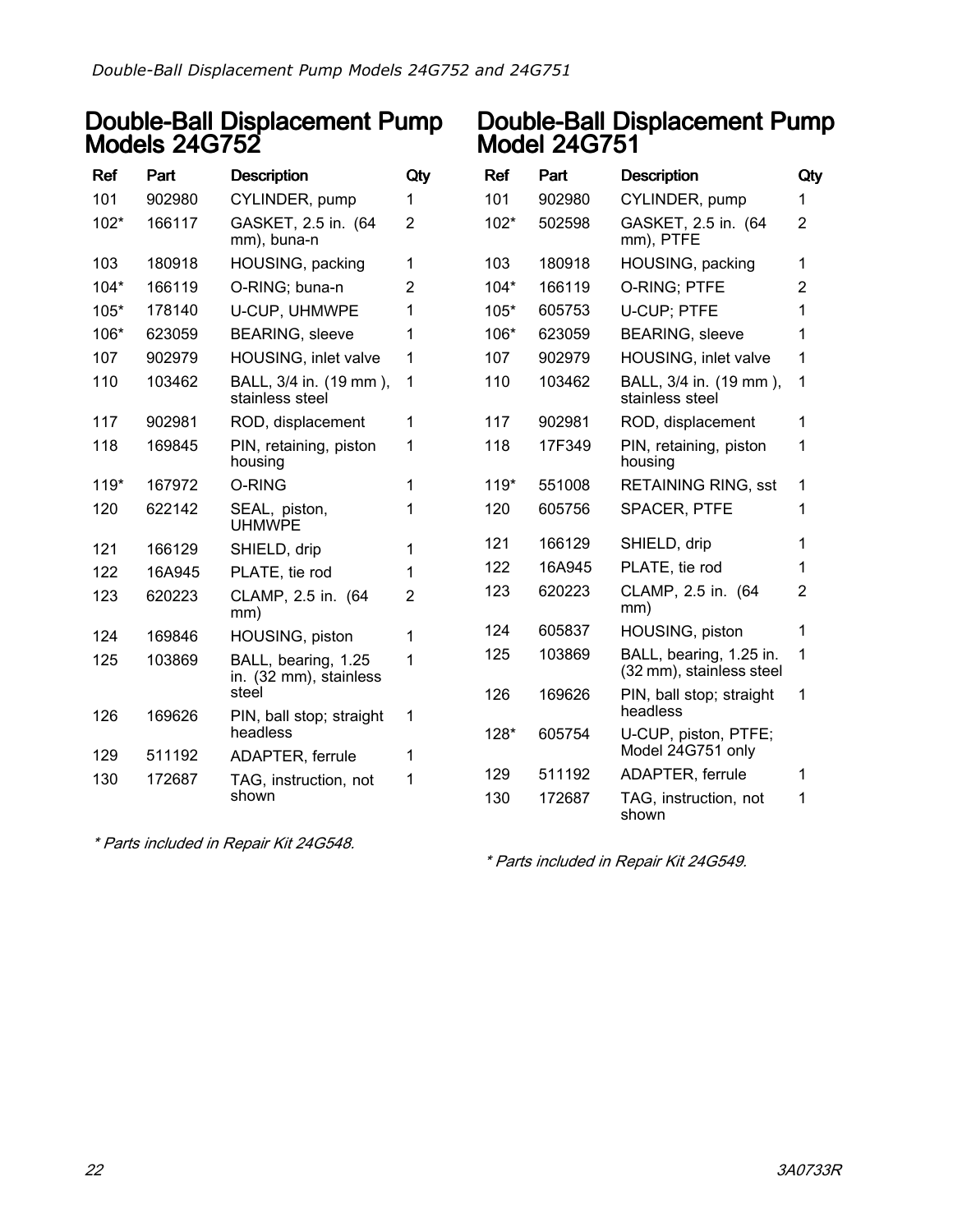# <span id="page-22-0"></span>**Product Dimensions**



Drum and Bin Length



| <b>Model</b> | Weight    | <b>Pump Style</b>            | Α           | в            | C                   | D           |
|--------------|-----------|------------------------------|-------------|--------------|---------------------|-------------|
|              | $lb$ (kg) |                              | (cm)<br>in. | (cm)<br>in.  | $\pmb{(cm)}$<br>in. | (cm)<br>in. |
| 24E836       | 34(15)    |                              |             |              |                     |             |
| 24G739       | 35(16)    | <b>Priming Piston Stubby</b> | 40.1 (102)* | $20.6(52)$ * | $16.0(41)$ *        | 2.5(6.4)    |
| 24E837       | 37(17)    | Double ball, Stubby          | 39.2 (100)  | 19.7 (50)    | 15.1 (38)           | 2.0(5.1)    |
| 24E838       | 29(13)    |                              |             |              |                     |             |
| 24G740       | 38(17)    |                              |             |              |                     |             |
| 24E839       | 37(17)    | Double Ball, Drum Length     | 60.5 (154)  | 41.0 (104)   | 36.4 (92)           | 2.0(5.1)    |
| 24E840       | 37(17)    |                              |             |              |                     |             |
| 24F942       |           |                              |             |              |                     |             |
| 25A936       | 40 (18)   | Double ball, Bin Length      | 73.0 (185)  | 53.5 (136)   | 48.9 (124)          | 2.0(5.1)    |

\* Add 2.5 in. (6.3 cm) for priming piston models to allow for full extension of the priming piston rod.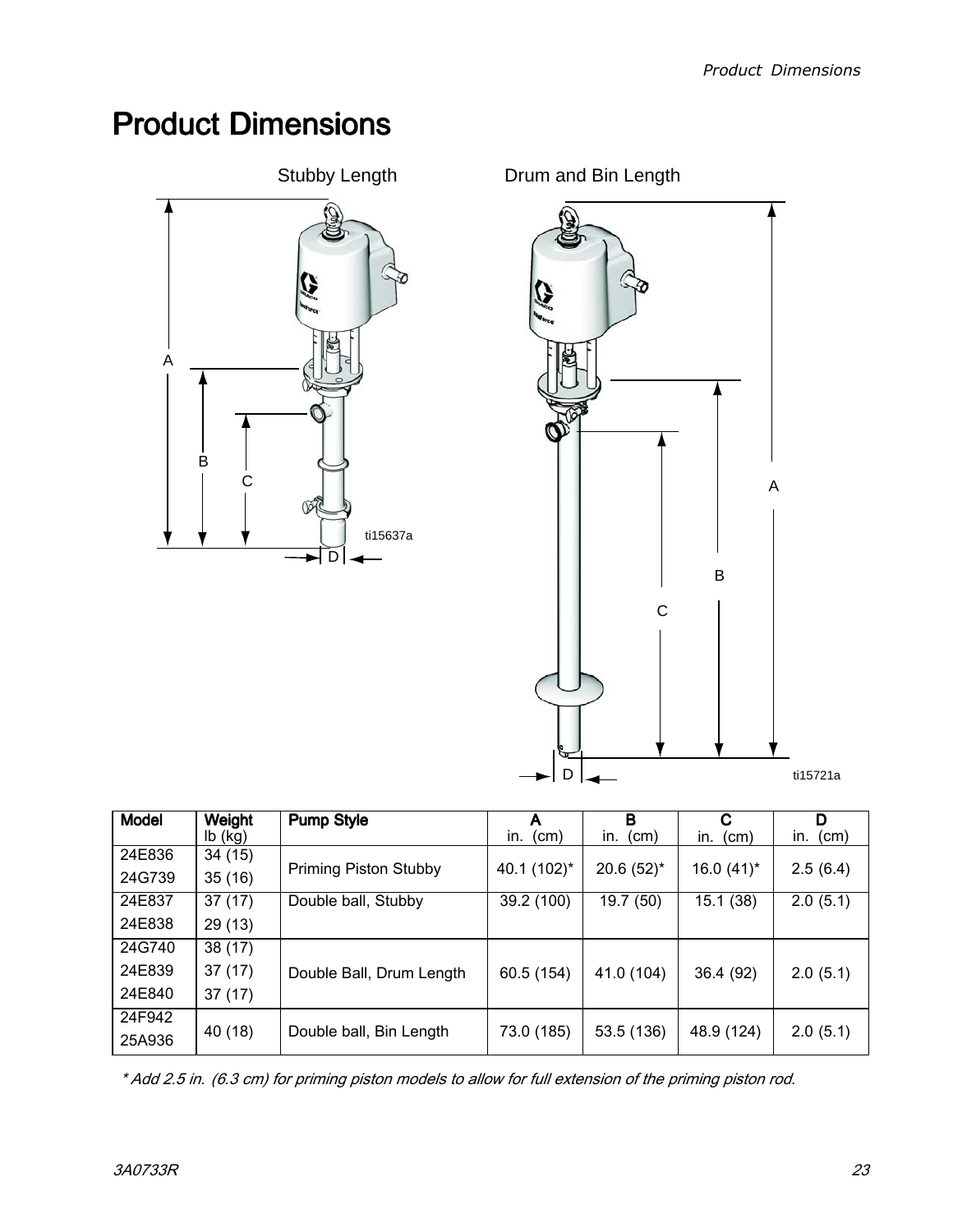# <span id="page-23-0"></span>Performance chart



**Fluid Flow gpm (lpm) tested in No. 10 weight oil**

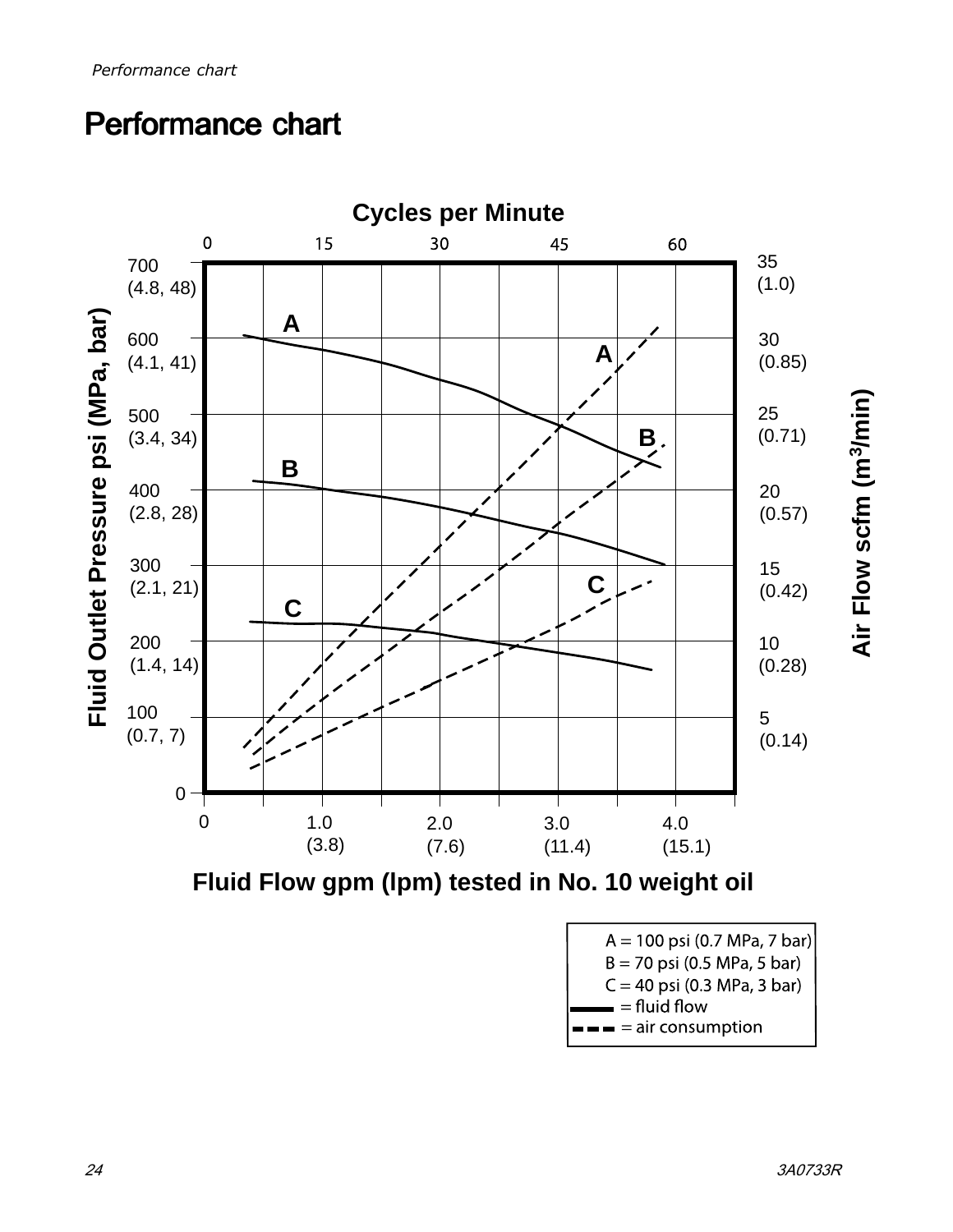# <span id="page-24-0"></span>**Technical Data**

| Maximum Fluid Working Pressure             | 650 psi (4.5 MPa, 44.8 bar)                                                                                 |  |  |
|--------------------------------------------|-------------------------------------------------------------------------------------------------------------|--|--|
| Maximum Air Inlet Pressure                 | 100 psi (0.7 MPa, 6.9 bar)                                                                                  |  |  |
| Maximum Recommended Pump Speed             | 60 cycles/min, 4 gpm (15 liters/min) delivery                                                               |  |  |
| Maximum Size Pumpable Solids               | 1/8 in. (3.2 mm)                                                                                            |  |  |
| Air Consumption                            | See Performance Chart                                                                                       |  |  |
| Pump Cycles per Gallon (3.8 Liters)        | 13.3                                                                                                        |  |  |
| Ratio                                      | 6:1                                                                                                         |  |  |
| Maximum Fluid Temperature                  | 250°F (121°C)                                                                                               |  |  |
| Maximum Ambient Temperature (Air<br>Motor) | 120°F (49°C)                                                                                                |  |  |
| Air Inlet                                  | $1/2$ npt (f)                                                                                               |  |  |
| Air Exhaust                                | $3/4$ npt (m)                                                                                               |  |  |
| Fluid Inlet Type                           |                                                                                                             |  |  |
| 24E836                                     | 2.3 in (5.8 cm) Priming Piston                                                                              |  |  |
| 24E837, 24E838                             | 2.5 in. (6.3 cm) Clamp                                                                                      |  |  |
| 24E839 and 24E840                          | 1.44 in. (3.6 cm) Slotted                                                                                   |  |  |
| 24G739                                     | 2.3 in (5.8 cm) Priming Piston with flange for 6 in. (15.2 cm) Clamp                                        |  |  |
| 24G740, 24F942, 25A936                     | 1.44 in. (3.6 cm) Slotted with flange for 6 in. (15.2 cm) Clamp                                             |  |  |
| <b>Fluid Outlet</b>                        | 1-1/2 in. (3.8 cm) Tri-clamp®                                                                               |  |  |
| Weight                                     | See Dimensions, page 25                                                                                     |  |  |
| <b>Wetted Parts</b>                        | 316 Stainless Steel, Buna-N, Polychloroprene, Nitrile, Nylon,<br>UHMWPE. Certain models have PTFE packings. |  |  |
| Sound data                                 |                                                                                                             |  |  |
| Sound power*                               | 78.5 dBA                                                                                                    |  |  |
| Sound pressure**                           | 71.6 dBA                                                                                                    |  |  |

\* Sound power at <sup>70</sup> psi (0.48 MPa, 4.8 bar), <sup>20</sup> cpm. Sound power measured per ISO-9614-2.

\*\* Sound pressure was tested 3.28 feet (1 m) from equipment.